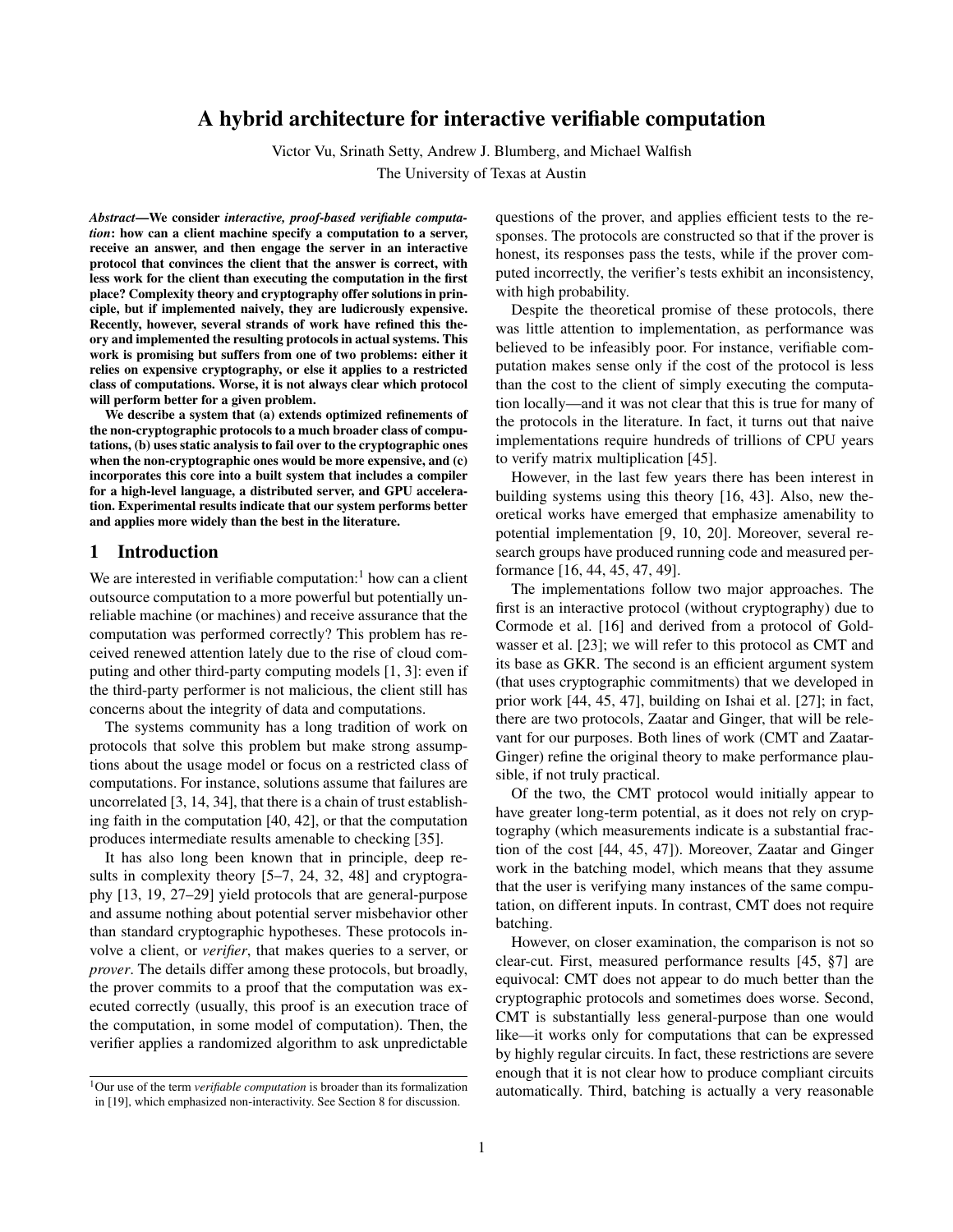model for cloud computation; for instance, it matches data parallel computations (e.g., the Map portion of MapReduce computations).

The purpose of this paper is to reduce the restrictions on CMT and then leverage both approaches:

- 1. We develop *CMT-slim*, a refinement of CMT (in the nonbatched model) that eliminates a source of overhead and improves performance (Section [3\)](#page-5-0).
- 2. We develop *CMT-batching*, which substantially extends the reach of CMT (and CMT-slim) to more general computations in the batching model (Section [4\)](#page-5-1).
- 3. We build a system, *Allspice* (Section [5\)](#page-7-0). Allspice takes the input program and employs a static analyzer to determine which protocol to use. On top of CMT-slim, we apply novel optimizations and produce a robust implementation (the first system based on CMT and GKR that we are aware of). For Zaatar-Ginger, we use existing infrastructure, which supports GPU acceleration and parallel hardware [\[47,](#page-14-23) §5]. Our combined system compiles a high-level language (with standard features like conditionals, loops, floating-point data types, and so forth) to executables that implement the client and server.
- 4. We perform detailed analysis and measurements to understand in depth the comparisons among the different protocols; these relationships are subtle, and we expect that this work will be useful for understanding when to deploy different approaches (Section [6\)](#page-8-0).

The end result of all of this work is a built system for general-purpose interactive verifiable computation that, to our knowledge, has the best performance and applicability in the literature: (1) Allspice (via CMT-slim) improves over CMT by a factor of 2 or 3; (2) Allspice (via CMT-batching) applies a non-cryptographic (and hence cheaper) protocol to a much wider class than CMT, in some cases far outperforming the cryptographic protocols (Zaatar and Ginger); for instance, the break-even batch size for matrix multiplication under CMTbatching is orders of magnitude smaller than under the nextbest protocol, Zaatar; and (3) Allspice (via Zaatar) applies to general-purpose computations.

Serious research hurdles remain. The computational models that we use, circuits and constraints, are not well-suited to representing general-purpose programs, notably loops. The floating-point representation is simulated in finite fields and so has poor performance compared to native operations and does not handle rounding.

Nonetheless, we are encouraged by the results that we report here, as they represent continued progress towards a system that is truly practical. The current limitations are consistent with certain cloud computing scenarios: batching is consistent with data-parallel setups; a restriction on loops is precisely the discipline imposed by MapReduce; and an expensive prover is less of a problem when there is an abundance of CPU cycles.



<span id="page-1-1"></span>Figure 1—Proof-based interactive verifiable computation. Step ➀:  $V$  and  $P$  represent a computation  $\Psi$  as an arithmetic circuit or set of constraints (denoted  $C$ ), and  $P$  returns an answer  $y$  in response to input *x*. Step ②: P identifies a satisfying assignment  $z = (z_1, \ldots, z_n)$ ; the existence of *z* implies that  $y = \Psi(x)$ . Step **③:** V queries P, and the responses prove to  $V$  that a satisfying assignment exists.

### 2 Approach, tools, and background

This section describes the building blocks of Allspice. We first state the problem that we are trying to solve and give the high-level contours of the solution  $(\S 2.1)$ . Next, we describe the CMT protocol ([§2.2\)](#page-2-0); this description is intended to be self-contained (but concise) and to give context for the refinements that we describe. Finally, we describe Zaatar and Ginger at a high level ([§2.3\)](#page-4-0), as necessary context.

### <span id="page-1-0"></span>2.1 Problem statement and framework

The following description of our problem statement and framework borrows heavily from our prior treatments [\[44,](#page-14-22) [47\]](#page-14-23).

Problem statement. We wish to build a system in which one machine, a *verifier*  $V$ , specifies a computation  $\Psi$  and input *x* to a *prover* P. The prover P computes an output *y* and returns it to V. If  $y = \Psi(x)$ , then a correct P should be able to convince  $V$  of *y*'s correctness; otherwise,  $V$  should reject *y* with high probability. This protocol should be cheaper for  $V$  than executing  $\Psi$  locally, though we are willing to work in an amortized cost model (i.e.,  $V$  saves work only when outsourcing a number of computations); this is consistent with some cloud computing scenarios. We are also willing to accept some overhead for  $P$ , as we expect this type of assurance to have a price.

Finally, the protocol can make standard cryptographic assumptions about the limits of  $P$ 's computational power, but it should not make other assumptions about  $P$ ; for instance, we cannot assume that  $P$  follows the protocol.

Framework. The solutions that we present below ([§2.2–](#page-2-0) [§2.3\)](#page-4-0) consist of three steps, depicted in Figure [1.](#page-1-1)

First, V and P represent the computation  $\Psi$  as either an arithmetic circuit (a generalization of Boolean circuits) or constraints (a system of equations); the subsections below give more detail on these models, but broadly, the circuit and constraints are constructed so that they have a *satisfying assignment* if and only if Ψ executed correctly. In the circuit context, a satisfying assignment is a labeling of the circuit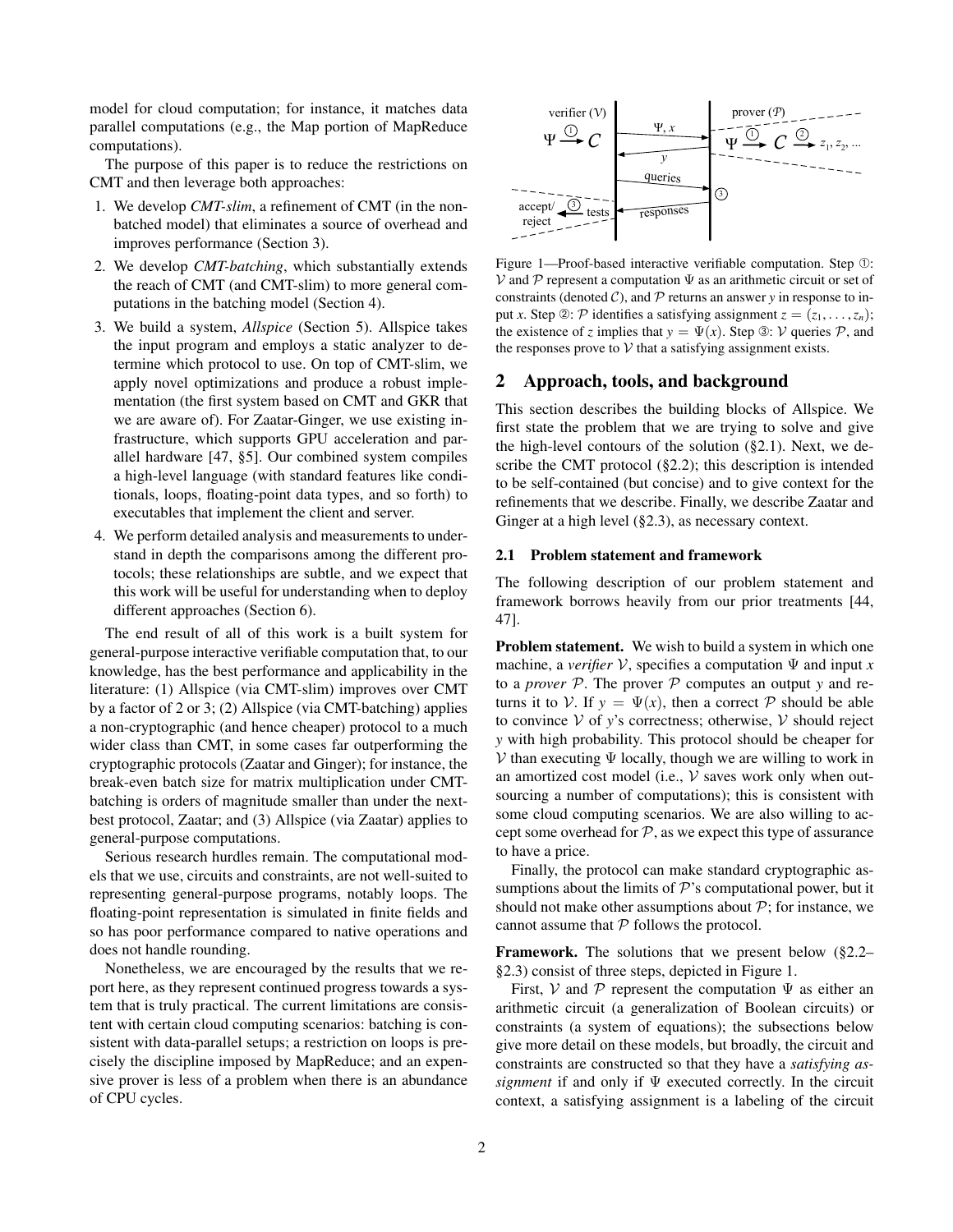wires for which: the input is  $x$ , the labels correspond to the correct circuit execution on input  $x$ , and the output is 0. In the constraint context, a satisfying assignment is a solution to the constraints.

Second, P computes  $\Psi(x)$ . In so doing, P identifies a satisfying assignment.

Third, using interactive proofs (IPs) [\[7,](#page-14-8) [24,](#page-14-9) [32,](#page-14-10) [48\]](#page-14-11) or probabilistically checkable proofs (PCPs) [\[5,](#page-14-7) [6\]](#page-14-26) (more accurately, using machinery [\[23,](#page-14-25) [27–](#page-14-14)[29,](#page-14-15) [49\]](#page-14-24) derived from this theory),  $\mathcal P$ proves that it is holding a satisfying assignment. Of course, the statement "there is a satisfying assignment to this circuit (or these constraints)" admits a simple classical proof: the satisfying assignment itself,  $z$ . The trouble is that for  $V$ to read and check all of *z* would require executing the circuit, or checking the constraints, which would be as much work as carrying out Ψ.

Surprisingly, the theory implies that, by following a randomized algorithm and querying a prover  $P$ ,  $V$  can "check" *z* efficiently—without having to receive it! The properties offered by the theory are as follows; for the sake of simplicity, we state these properties loosely:

- **Completeness.** If  $y = \Psi(x)$  (in which case a satisfying assignment to the circuit or constraints exists), then if  $P$ follows the protocol,  $Pr\{V \text{ accepts}\} = 1$ , where the probability is over  $V$ 's random choices.
- **Soundness.** If  $y \neq \Psi(x)$ , (in which case no satisfying assignment exists and any purported proof must be spurious), then Pr{V accepts}  $\langle \epsilon, \text{ where } \epsilon \text{ is small, and the} \rangle$ probability is over  $\mathcal V$ 's random choices.

The nature of the soundness guarantee depends on context. Under the machinery described next, the soundness guarantee is unconditional: even a computationally unlimited  $P$  cannot fool V with probability greater than  $\epsilon$ . Under the machinery presented in Section [2.3,](#page-4-0) the soundness guarantee is predicated on the semantic security of a homomorphic cryptosystem (in this case, ElGamal [\[17\]](#page-14-27)) and thus ultimately on a standard cryptographic hardness assumption.

# <span id="page-2-0"></span>2.2 The CMT protocol

This section describes the CMT protocol [\[16,](#page-14-17) [49\]](#page-14-24), which refines the GKR protocol [\[23\]](#page-14-25). Full details of GKR are in Rothblum [\[41,](#page-14-28) §3.2–3.3]. Our description below is influenced by these sources, though our notation sometimes diverges.

We consider computations  $\Psi$  that can have multiple inputs and outputs, so we represent the input *x* and output *y* as vectors. This protocol represents computations as arithmetic circuits, meaning a network of add and multiply gates, each with two input "wires" and one output "wire", where each wire can take values in a large finite field  $\mathbb{F}$ . CMT requires that  $\mathbb{F} = \mathbb{F}_p$ (the integers mod a prime *p*). The CMT protocol requires that the circuit (a) is layered;<sup>2</sup> and (b) has a regular structure. We

<sup>2</sup>Loosely, this means that the gates can be partitioned into sets (called layers),

will discuss the implications of these requirements in Section [4](#page-5-1) and for now take them as givens.

The protocol numbers the circuit layers from 0 to *d* (for depth) and presumes a single output gate at layer 0; the input gates are at level *d*. To represent the computation  $y = \Psi(x)$ , the circuit includes  $-y$  in its input, computes  $\Psi(x)$  and adds it to −*y*, and returns the sum. Thus, we say that the computation was executed correctly (meaning  $P$  claimed the correct  $y$ ) if the circuit evaluates to 0 when given input  $x' = (x, -y)$ .

At a high level, the protocol works as follows. Based on the structure of the circuit (which  $V$  is assumed to know), the protocol, with  $\mathcal{P}$ 's help, proves to  $\mathcal V$  that the output gate evaluates to 0 if and only if the gates at layer 1 satisfy a particular algebraic statement. While  $V$  could in principle verify this statement (by executing the circuit from layer *d* right up through layer 1 and then checking the statement explicitly), that would be too expensive. Instead, the protocol, again relying on  $\mathcal{P}$ 's help and  $\mathcal{V}$ 's knowledge of the circuit structure, proves to  $V$  that the algebraic statement about layer 1 holds if and only if another algebraic statement, this time about layer 2, holds. Again, this statement is too expensive for  $V$  to check explicitly, so the protocol continues until  $V$  has in hand a particular algebraic statement about the inputs  $x'$ . At that point,  $V$  checks the statement with no assistance from  $P$ .

The protocol provides two guarantees. (1) If the prover computes the circuit correctly and participates in the protocol correctly, then  $V$  accepts. (2) If the prover computes the circuit incorrectly (i.e., the circuit's true output is not zero), then with high probability, the algebraic statements that the protocol claims to be equivalent are indeed equivalent—and hence all false. Thus, when  $V$  checks the final statement,  $V$ observes the falsehood, and rejects.

Details. We number the gates at each layer from 0, write them in binary, and assume (for ease of exposition) that every layer has the same number of gates, *G*. Let  $b = \lceil \log_2 G \rceil$ . Define a set of *evaluator functions*  $V_0, \ldots, V_d$ , one for each layer:  $V_i: \mathbb{F}_2^b \to \mathbb{F}$ . ( $\mathbb{F}_2$  is the field consisting of  $\{0, 1\}$ .) Each *V*<sub>i</sub> maps the gates at layer *i* to their values; if  $\ell \geq G$ , then  $V_i(\ell) = 0$ . Observe that each  $V_i$  implicitly depends on the input  $x'$ , and that  $V_d(j)$  returns the *j*th input element itself.

*Motivation and straw man.* At a high level, we want to reduce a claim that  $V_0(0) = 0$  (i.e., that the circuit computed correctly) to a claim about  $V_1$  and in turn to a claim about  $V_2$ and so on, until  $P$  makes a claim about the input layer that  $V$  can check directly (since it supplies the input). Thus, we are motivated to write  $V_0$  in terms of  $V_1(\cdot)$  and more generally  $V_{i-1}(\cdot)$  in terms of  $V_i(\cdot)$ . Define two functions, called the *wiring predicates* by Cormode et al. [\[16\]](#page-14-17):  $\text{add}_i(g_1, g_2, g_3)$  returns 1 if gate  $g_1$  at layer  $i - 1$  is the sum of the outputs of gates  $g_2$ ,  $g_3$  at layer *i*; it returns 0 otherwise. mult<sub>*i*</sub>( $g_1$ ,  $g_2$ ,  $g_3$ ) is analogous but returns 1 when  $g_1$  at layer  $i - 1$  is the prod-

where the only wires in the circuit connect adjacent layers (versus skipping over them).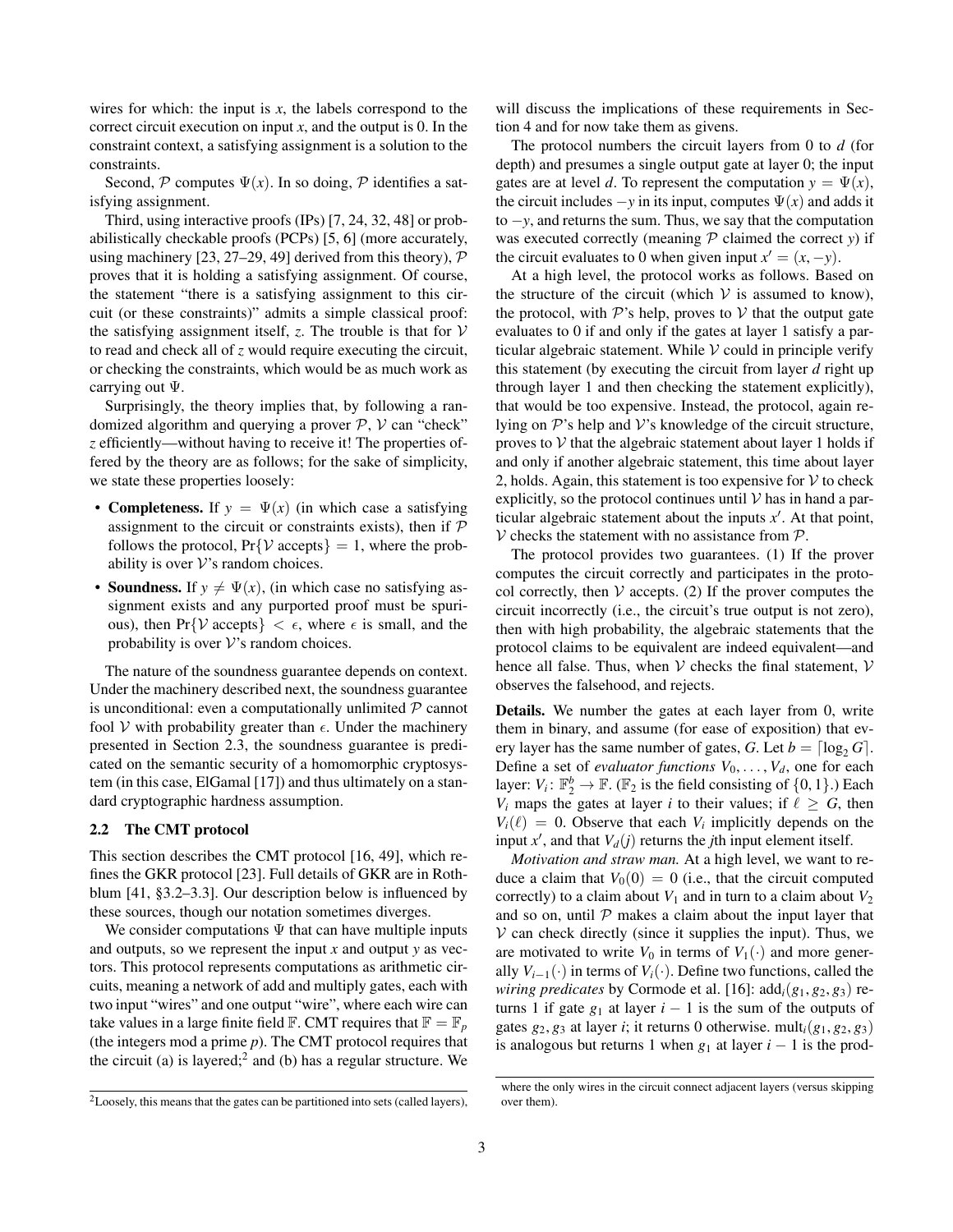uct of the outputs of gates  $g_2, g_3$  at layer *i*. Now, we can  $\text{write } V_0(0) = \sum_{j_1, j_2 \in \{0, 1\}^b} \text{add}_1(0, j_1, j_2) \cdot (V_1(j_1) + V_1(j_2)) +$ mult<sub>1</sub>(0, *j*<sub>1</sub>, *j*<sub>2</sub>) · *V*<sub>1</sub>(*j*<sub>1</sub>) · *V*<sub>1</sub>(*j*<sub>2</sub>). More generally,

$$
V_{i-1}(g) = \sum_{j_1, j_2 \in \{0, 1\}^b} \text{add}_i(g, j_1, j_2) \cdot (V_i(j_1) + V_i(j_2)) + \text{mult}_i(g, j_1, j_2) \cdot V_i(j_1) \cdot V_i(j_2).
$$

The form above (that  $V_{i-1}(g)$  is a collection of sums) motivates the use of *sum-check protocols* [\[32,](#page-14-10) [48\]](#page-14-11); see also [\[4,](#page-14-29) §8.3.1] and [\[41,](#page-14-28) §3.2.3]. Such protocols are interactive, and consist of a verifier  $V_{SC}$  and a prover  $P_{SC}$ .  $V_{SC}$  begins with some value *K* and a polynomial  $f: \mathbb{F}^m \to \mathbb{F}$  of degree  $\delta$  in each of its *m* variables.  $V_{SC}$  asks  $P_{SC}$  to prove that *K* equals the sum of the evaluations of *f* over all bit combinations:

$$
K = \sum_{t_1 \in \{0,1\}} \sum_{t_2 \in \{0,1\}} \cdots \sum_{t_m \in \{0,1\}} f(t_1, t_2, \ldots, t_m). \tag{1}
$$

As usual, if the statement is true,  $P_{SC}$  can convince  $V_{SC}$ ; otherwise,  $V_{SC}$  is highly unlikely to be convinced. This process is vastly more efficient for  $V_{SC}$  than computing the sum itself.

A naive straw man would be to attempt to run one instance of the sum-check protocol for each  $V_{i-1}(g)$ , that is, each gate. However, this would be more work for the verifier (to say nothing of the prover) than simply executing the circuit. The technical details below get around this problem and permit the protocol to work with only *d* instances of the sum-check protocol. Though we do not have space to motivate all of the details, we nonetheless include them, to communicate the structure and mechanics of the protocol.

*The protocol.* Because sum-check protocols work with polynomials, the protocol *extends* the functions  $V_i$  to polynomials  $\tilde{V}_i$ . Define a *multilinear extension*  $\tilde{g}$  of a function  $g: \mathbb{F}_2^m \to \mathbb{F}$  as follows:  $\tilde{g}$  agrees with *g* everywhere that *g* is defined, but  $\tilde{g}$  is defined over  $\mathbb{F}^m$  (instead of  $\mathbb{F}_2^m$ ), and  $\tilde{g}$  is a polynomial of degree at most one in each of the *m* variables.

The signature of  $\tilde{V}_i$ , then, is  $\tilde{V}_i: \mathbb{F}^b \to \mathbb{F}$ . Notice that the polynomial  $\tilde{V}_d(\cdot)$  is the extension of the function  $V_d(j) = x'_j$ , where  $x'_j$  is the *j*th input. For  $i = 1, \ldots, d$ , GKR show [\[23,](#page-14-25) [41\]](#page-14-28) that  $\tilde{V}_{i-1}(\cdot)$  can be written as

$$
\tilde{V}_{i-1}(q) = \sum_{g,j_1,j_2 \in \mathbb{F}_2^b} \tilde{E}(q,g) \cdot \left( \tilde{\text{add}}_i(g,j_1,j_2) \cdot (\tilde{V}_i(j_1) + \tilde{V}_i(j_2)) + \tilde{\text{mult}}_i(g,j_1,j_2) \cdot \tilde{V}_i(j_1) \cdot \tilde{V}_i(j_2) \right) \n= \sum_{g,j_1,j_2 \in \mathbb{F}_2^b} f_q(g,j_1,j_2),
$$
\n(2)

which is in a form suitable for the sum-check protocol (see equation [\(1\)](#page-3-0)), since  $f_q: \mathbb{F}^{3b} \to \mathbb{F}$  is a polynomial, defined as  $f_q(u_1, u_2, u_3) = \tilde{E}(q, u_1) \cdot (\tilde{\text{add}}_i(u_1, u_2, u_3) \cdot (\tilde{V}_i(u_2) + \tilde{V}_i(u_3)) + \tilde{V}_i(u_3)$  $\widetilde{m}$ ult<sub>*i*</sub>(*u*<sub>1</sub>, *u*<sub>2</sub>, *u*<sub>3</sub>) ·  $\widetilde{V}_i(u_2) \cdot \widetilde{V}_i(u_3)$ ).  $\widetilde{E}$  is a polynomial defined in Appendix [A.1,](#page-12-0) and  $\tilde{\text{add}}_i$  and mult<sub>i</sub> are multilinear extensions of add*<sup>i</sup>* and mult*<sup>i</sup>* .

1: function VERIFYCMTGKR(Circuit c) 2:  $q_0 \leftarrow \vec{0} \in \mathbb{F}^b$ 3:  $a_0 \leftarrow 0$ <br>4:  $d \leftarrow c.c$  $d \leftarrow c$ .depth 5: **for**  $i = 1, \ldots, d$  **do** 6: *//* reduce  $a_{i-1} \stackrel{?}{=} \tilde{V}_{i-1}(q_{i-1})$  to  $v_1 \stackrel{?}{=} \tilde{V}_i(w_1)$ ,  $v_2 \stackrel{?}{=} \tilde{V}_i(w_2)$ 7:  $(v_1, v_2, w_1, w_2)$  ← SUMCHECK $(i, q_{i-1}, a_{i-1})$ 8: 9: *Il* reduce  $v_1 \stackrel{?}{=} \tilde{V}_i(w_1), v_2 \stackrel{?}{=} \tilde{V}_i(w_2)$  to  $a_i \stackrel{?}{=} \tilde{V}_i(q_i)$ 10: 11:  $h_0, h_1, \ldots, h_b \leftarrow \text{GetFromProver}()$ 12: // above, correct prover returns  $b + 1$  field elements, 13: // specifically  $H(0), H(1), \ldots, H(b) \in \mathbb{F}$ , where 14:  $\mathcal{W} H = \tilde{V}_i \circ \gamma$ , for  $\gamma : \mathbb{F} \to \mathbb{F}^b$ ,  $\gamma(t) = (w_2 - w_1)t + w_1$ 15: **if**  $h_0 \neq v_1$  or  $h_1 \neq v_2$  then 16: return reject  $17:$  $\tau \overset{R}{\leftarrow} \mathbb{F}$ 18:  $q_i \leftarrow \gamma(\tau)$ 19:  $a_i \leftarrow H^*(\tau) \mid H^*$  is poly. interpolation of  $h_0, \ldots, h_b$ 20: SendToProver( $\tau$ ) 21: if  $a_d = \tilde{V}_d(q_d)$  then // requires computing  $\tilde{V}_d(q_d)$ 22: return accept 23: return reject

<span id="page-3-1"></span><span id="page-3-0"></span>Figure 2—Pseudocode for  $V$  in the GKR and CMT protocol [\[16,](#page-14-17) [23,](#page-14-25) [41\]](#page-14-28). The protocol proceeds in layers, reducing the claim that  $a_{i-1} =$  $\tilde{V}_{i-1}(q_{i-1})$  to a claim that  $a_i = \tilde{V}_i(q_i)$ . SUMCHECK is defined in Appendix [A.](#page-12-1) See Rothblum [\[41\]](#page-14-28) for explanation of all details.

Pseudocode for the protocol is in Figure [2.](#page-3-1)  $\mathcal V$  wants to be convinced that  $V_0(0) = 0$ ; this equality is tantamount to establishing that the circuit evaluates to 0 and hence that  $\Psi$ was carried out correctly. To this end, the protocol starts with  $q_0 = 0$  and  $a_0 = 0$ , and in each iteration  $i = 1, \ldots, d$ , the protocol produces some  $a_i \in \mathbb{F}$  and  $q_i \in \mathbb{F}^b$  and a statement: "you should believe that  $a_{i-1} = \tilde{V}_{i-1}(q_{i-1})$  if and only if you can establish that  $a_i = \tilde{V}_i(q_i)$ " (lines [7–19\)](#page-3-0). The guarantees of each iteration are: (1) If the iteration begins with a true statement, i.e., if  $a_{i-1} = \tilde{V}_{i-1}(q_{i-1})$ , then if  $P$  behaves correctly, the protocol produces another true statement, i.e., for the *a<sup>i</sup>* and  $q_i$  that it returns,  $a_i = \tilde{V}_i(q_i)$ . (2) If the iteration begins with a false statement, i.e., if  $a_{i-1} \neq \tilde{V}_{i-1}(q_{i-1})$ , then the protocol produces another false statement with high probability, i.e., for the  $a_i$  and  $q_i$  that it returns,  $a_i \neq \tilde{V}_i(q_i)$ .

<span id="page-3-2"></span>The process ends with telling  $V$  " ... if and only if you can establish that  $a_d = \tilde{V}_d(q_d)$ ," at which point V performs that check directly (line [21\)](#page-3-0). By composing the iterations together, we see that if the protocol begins with a true statement, a correct  $P$  makes  $V$  accept. On the other hand, if the protocol begins with a false statement—an incorrect claim that the circuit evaluates to 0—then with high probability the protocol produces an  $a_d$  such that  $a_d \neq \tilde{V}_d(q_d)$ ; as a result,  $\cal{V}$  rejects.

Guarantees and costs. The protocol described above satis-fies completeness and soundness ([§2.1\)](#page-1-0), with  $\epsilon \leq 7 \cdot b \cdot d / |\mathbb{F}|$ ; see Rothblum [\[41,](#page-14-28) §3.3.3] for a derivation. Since  $|\mathbb{F}|$  is astronomical ([§6.1\)](#page-8-1), this error can be neglected in practice.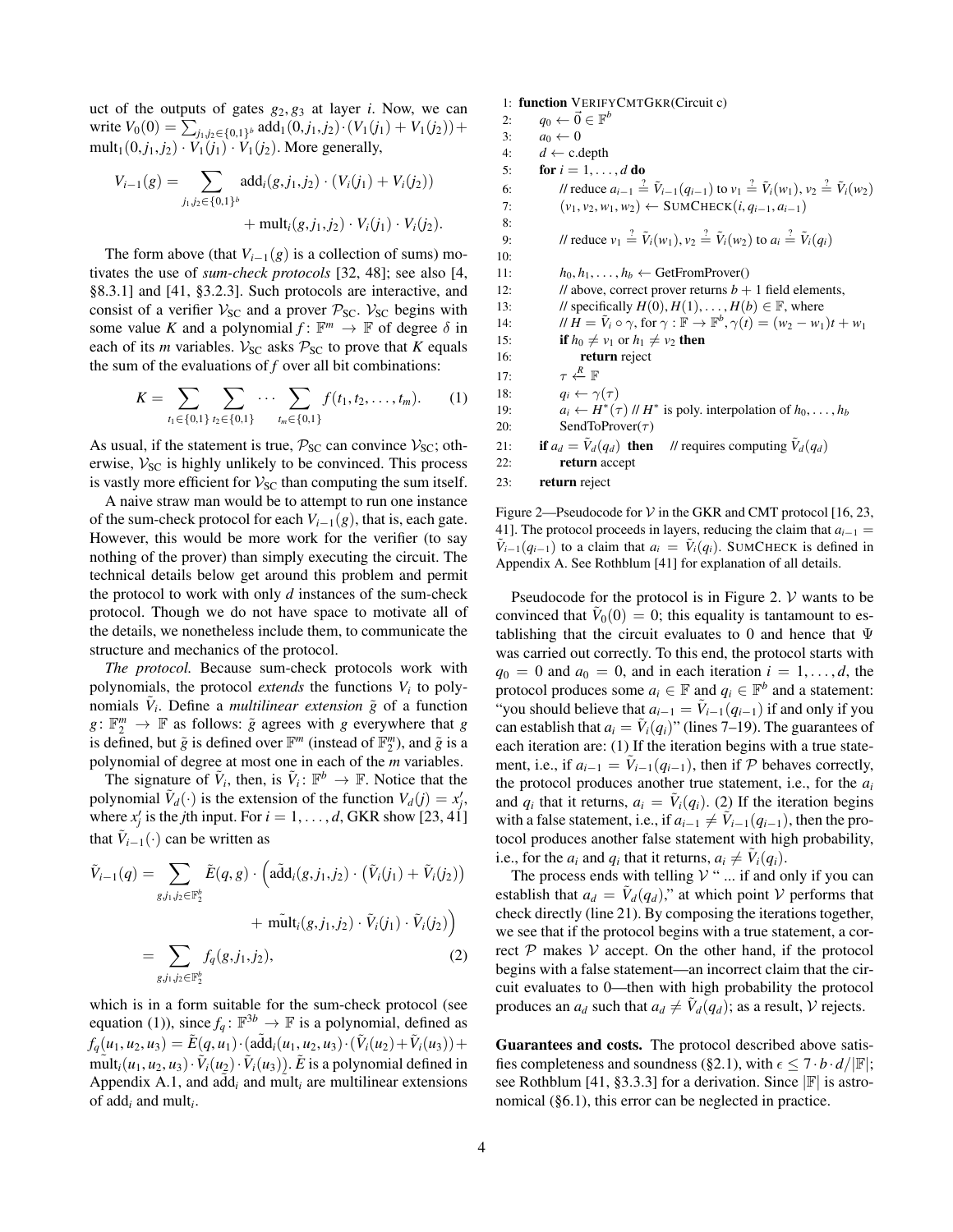$V$  incurs one of its principal costs inside the sum-check protocol: in each iteration,  $V$  must compute  $\text{add}_i(w_0, w_1, w_2)$ and  $\text{mult}_i(w_0, w_1, w_2)$ , for random  $w_0, w_1, w_2 \in \mathbb{F}^b$  (see Ap-pendix [A.1\)](#page-12-0). Thus, for the protocol to be efficient for  $V$ , the circuit must admit an efficient computation of  $\tilde{\text{add}}_i$  and  $\tilde{\text{mult}}_i$ , a restriction that we return to in Section [4.](#page-5-1) Assuming (as CMT does) that computing  $\tilde{\text{add}}_i$  and  $\text{mult}_i$  is  $O(\text{polylog}(G))$ , the verifier's running time is  $O(|x'|\log|x'| + d \cdot \text{polylog}(G)) =$  $O((|x| + |y|) \cdot \log(|x| + |y|) + d \cdot \text{polylog}(G)).$ 

Regarding  $P$ , the innovations of Cormode et al. [\[16\]](#page-14-17) make the sum-check protocol efficient for  $P$ , resulting in overall running time for  $P$  of just  $O(d \cdot G \cdot \log G)$ : not much more than executing the  $d \cdot G$  gates of the computation.

### <span id="page-4-0"></span>2.3 Zaatar and Ginger

This section gives an overview of Zaatar [\[44\]](#page-14-22) and Ginger [\[47\]](#page-14-23). We will abstract most details, as our intent is only to describe the structure of these protocols for context.

The computational model. These protocols represent computations as *constraints*, meaning a system of equations, over a finite field F, with one or more distinguished input variables (which we denote loosely as *X*) and one or more distinguished output variables (denoted loosely as *Y*). These protocols require constraints to be total degree 2, meaning that the summands in each constraint are either variables or products of two variables. A set of constraints is *satisfiable* if there is a setting of the variables that makes all of the equations hold. We write  $C(X=x, Y=y)$  to mean the resulting equations when *X* and *Y* are set to respective values *x* and *y*. We say that a set of constraints C is *equivalent* to a computation Ψ if: for all *x* and *y*, we have  $C(X=x, Y=y)$  is satisfiable if and only if  $y = \Psi(x)$ . As an example, the computation multiply-by-5 is equivalent to  ${5 \cdot Z - Y = 0, Z - X = 0}.$ 

Ginger shows how to transform standard program constructs (logical operations, inequality comparisons, if/else, etc.) into this "assembly language" of degree-2 constraints; see [\[47\]](#page-14-23)[\[46,](#page-14-30) Apdx. C] for details. Most of the resulting constraints are very concise; an exception is inequalities, which require  $\approx \log_2 |\mathbb{F}|$  constraints per operation (intuitively, the inequality constraints separate a number into its bits and glue it back together for the rest of the computation). Another limitation of the constraint formalism is it is necessary to unroll loops, requiring bounds to be known at compile time.

Zaatar and Ginger incorporate compilers that perform this transformation automatically (the two protocols require slightly different forms). The compilers are derived from the Fairplay compiler [\[33\]](#page-14-31) and take as input programs expressed in SFDL, the language of Fairplay. SFDL is a high-level language that supports conditional control flow, logical expressions, and inequality comparisons; Ginger extends the language with a primitive floating-point data type.

In the rest of the section, we will take as a given the equivalent constraints to  $\Psi$ , which we denote  $\mathcal{C}$ .

The verification machinery. Given a set of constraints  $C$ , input *x*, and output *y*, Zaatar and Ginger start with a probabilistically checkable proof (PCP) that a satisfying assignment to  $C(X=x, Y=y)$  exists. However, the "textbook" PCPs that would admit a straightforward implementation (see [\[36,](#page-14-32) §7.8] and [\[4,](#page-14-29) §11.5]) are too big to be sent over the network to V. Instead, Zaatar and Ginger use an efficient argument protocol [\[27–](#page-14-14)[29\]](#page-14-15); the idea is for P to *cryptographically commit* to the contents of the PCP, after which  $V$  queries  $P$ , ensuring that the responses are consistent with the commitment. This is where the computational assumptions on  $P$  enter: provided  $P$  cannot break the commitment primitive, then  $P$  is forced to behave like an oracle, which allows  $V$  to proceed as though the (enormous) PCP were available for inspection.

How can  $P$  commit to an enormous PCP? Ishai et al. [\[27\]](#page-14-14) demonstrate that if the PCP is a linear function  $\pi$ , then the server can commit to the contents of the proof without materializing the entire thing. This primitive leverages additively (not fully) homomorphic encryption (for instance, Pail-lier [\[37\]](#page-14-33) and ElGamal [\[17\]](#page-14-27)), as follows. Loosely,  $\mathcal V$  homomorphically encrypts a secret,  $r$ , and sends  $Enc(r)$  to  $P$ ; using the linearity of  $\pi$  and the homomorphic property of Enc(·), P returns Enc $(\pi(r))$ , which V decrypts. Later, in response to V's PCP queries  $q_1, \ldots, q_\mu$ , V ensures that the responses  $\pi(q_1), \ldots, \pi(q_\mu)$  are consistent with  $\pi(r)$ . Instead of materializing  $\pi$  (which is an exponentially-sized table),  $\mathcal P$  can concisely represent the proof as some vector *u*.

Ginger (and its predecessor Pepper [\[45\]](#page-14-16)) apply a series of refinements to make the above approach vastly more efficient than the original theory. By default, Ginger uses the classical linear PCP of Arora et al. [\[5\]](#page-14-7), in which the vector *u* is quadratically larger than the number of variables in the satisfying assignment. Thus, making Ginger's performance plausible usually requires hand-tailoring the contents of *u* and the query protocol.

Zaatar, however, makes the above approach plausible in general, using a novel linear PCP based on QAPs [\[20\]](#page-14-21). Compared to Ginger, Zaatar is more concise asymptotically—the vector *u* is now *linear* in the size of the computation—though there is some additional overhead. For most computations, Zaatar is far more efficient than Ginger; when it is less efficient, the difference is bounded [\[44,](#page-14-22) §4]. However, for both protocols, the cryptographic operations are still a significant expense.

Amortization and costs. To amortize the query generation cost,  $V$  works over multiple instances of a given computation  $\Psi$  at once. Specifically,  $V$  has in hand parallel inputs  $x^{(1)}, \ldots, x^{(\beta)}$ . *V* also has values  $y^{(1)}, \ldots, y^{(\beta)}$  that purport to be  $\Psi(x^{(1)}), \ldots, \Psi(x^{(\beta)})$ . Then, V extracts a cryptographic commitment to proofs  $\pi^{(1)}, \ldots, \pi^{(\beta)}$  and submits the same queries to these  $\beta$  proofs.

Zaatar's costs are as follows. If the constraint set  $C$  has |*Z*| variables,  $|C|$  constraints, and *K* additive terms, then *V*'s query generation work has running time  $O(|Z| + |\mathcal{C}| + K)$  for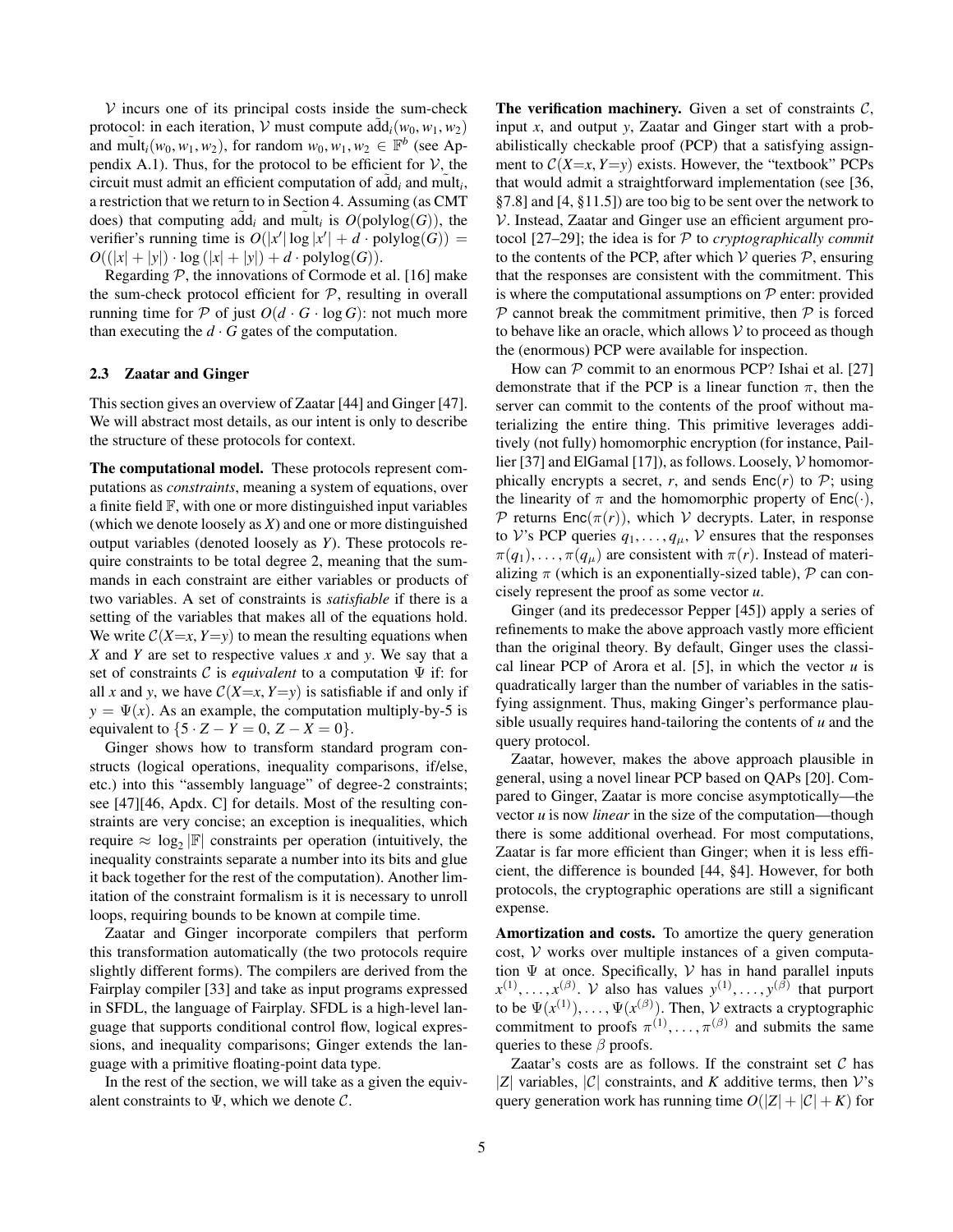the batch.<sup>3</sup> In amortized terms,  $V$ 's per-instance running time is  $O(|x| + |y| + (|Z| + |\mathcal{C}| + K)/\beta)$ . The running time of  $\mathcal P$  is  $O(|Z| + |\mathcal{C}| \cdot \log^2 |\mathcal{C}|)$ . See [\[44\]](#page-14-22) for a detailed analysis of the constants and a Zaatar-Ginger comparison.

# <span id="page-5-0"></span>3 Refining CMT: CMT-slim

CMT verifies single-output circuits *C*; the verification procedure establishes that on input *x*,  $C(x) = 0$  ([§2.2\)](#page-2-0). Thus, to apply CMT to checking whether  $y = \Psi(x)$ , we need a circuit that (a) takes input  $x' = (x, -y)$  and (b) includes machinery to squeeze the output to one bit. This approach incurs overhead, as we explain in the first part of this section.

The second part of this section presents CMT-slim, our refined protocol. CMT-slim substantially changes the circuit structure; this in turn requires a slight change in the verification procedure. The combined result is a significant cost reduction.

Details of CMT's circuit structure. Under CMT, circuits have a particular structure; they are composed of three parts:

- 1. *The compute circuit.* This part computes Ψ.
- 2. *The output propagation circuit.* This part is conceptually next to the compute circuit, making the circuit wider.
- 3. *The comparison circuit.* This part sits atop the prior two, making the circuit taller; its purpose is to return 0 if and only if the purported and correct outputs are equal.

We now detail each of these parts. The compute circuit takes as input  $\Psi$ 's inputs  $x = (x_1, x_2, \dots, x_{|X|})$  and computes the correct output  $\hat{y} = (\hat{y}_1, \hat{y}_2, \dots, \hat{y}_{|Y|})$ . The output propagation circuit takes as input the additive inverses of the purported outputs  $y = (y_1, \ldots, y_{|Y|})$ , as well as 0, and propagates −*y* to the layer where *y* appears.

The purpose of the comparison circuit is to return 0 if and only if  $y_i = \hat{y}_i$  for all  $i \in [1, |Y|]$ . This part begins with a layer that computes  $\delta_i = y_i - \hat{y}_i$ , for  $i \in [1, |Y|]$ . If  $|Y| = 1$ , we are done: the circuit returns  $\delta_1$ , which equals 0 if and only if  $y_1$  =  $\hat{y}_1$ . However, if there are multiple outputs, the circuit cannot simply sum the  $\delta_i$ , since that sum could incorrectly overflow to 0. Instead, the circuit leverages Fermat's Little Theorem (FLT) to turn each  $\delta_i$  into a 0-1 value: because we are working over a finite field  $\mathbb{F}_p$  for some large prime *p*,  $\delta_i^{p-1}$  evaluates to 1 if  $\delta_i$  is non-zero and 0 otherwise. Thus, the remainder of the circuit computes  $S = \sum_{i=1}^{|Y|} \delta_i^{p-1}$ , which does not overflow. In particular,  $S \in \{0, 1, ..., |Y|\}$ , and  $S = 0$  if and only if  $y_i = \hat{y}_i$ for all  $i \in [1, |Y|]$ , as desired.

*Overhead.* As stated in Section [2.2,](#page-2-0) a circuit with depth *d* and a maximum of *G* gates at each layer induces a running time of  $O(d \cdot \text{polylog}(G))$  for V and  $O(d \cdot G \cdot \log G)$ for  $P$ , where the polylog(*G*) term is the cost of evaluating the circuit's wiring predicates: add and mult. The comparison circuit requires  $\lceil \log_2 |\mathbb{F}| \rceil$  layers to compute  $\delta_i^{p-1}$  (via

repeated squaring),<sup>4</sup> each layer requires  $2|Y|$  gates, and its wiring predicates require  $O(\log_2 |Y|)$  to compute (see [\[16,](#page-14-17) Apdx. A.4.1] for details). In total, then, the comparison circuit adds  $O(\log_2 |\mathbb{F}| \cdot \log_2 |Y|)$  running time for  $V$  and  $O(\log_2 |\mathbb{F}| \cdot$  $|Y| \cdot \log_2 |Y|$  for P. This overhead can be significant, as observed empirically in Section [6.2](#page-9-0) and in [\[47,](#page-14-23) §7].

Details of the refinements. Our principal modification to CMT is to shed two of the three circuit components described above, so the protocol works with the compute circuit directly. This modification requires us to change the verification algorithm slightly: it is now initialized based on the lowdegree extension of the purported output *y*, rather than 0. Specifically, we change lines  $2-3$  in Figure [2](#page-3-1) to initialize  $q_0$  to a random vector in  $\mathbb{F}^{\lceil \log_2 |Y| \rceil}$ , and set  $a_0 \leftarrow \tilde{V}_y(q_0)$ . Here,  $\tilde{V}_y$ is the multilinear extension of  $V_y$ , where  $V_y(j)$  returns the *j*th purported output, *y<sup>j</sup>* . As shown in Appendix [A.2,](#page-13-0) this modification preserves completeness, and soundness error increases only minorly: from  $\epsilon$  (which is CMT's soundness error, quan-tified in Section [2.2\)](#page-2-0) to  $\epsilon' = \epsilon + \lceil \log_2 |Y| \rceil / |\mathbb{F}|$ .

Although these modifications are straightforward, they provide substantial benefits, as depicted in Figure [3](#page-6-0) (the figure depicts other cost savings that result from implementation optimizations that we describe in Section [5\)](#page-7-0).

# <span id="page-5-1"></span>4 Extending CMT's reach: CMT-batching

CMT (and hence CMT-slim) is promising: it has the potential to be extremely efficient for  $V$  (as it requires no cryptographic operations and little network cost), and its mechanics are relatively straightforward. However, it has three limitations that conflict with general-purposeness (see also Section [2.2\)](#page-2-0):

- 1. *It represents computations as arithmetic circuits.* Arithmetic circuits cannot, to our knowledge, represent computations with inequality comparisons  $(<, <=, >, >=)$  and not-equal (!=) tests, except by degenerating to far more verbose Boolean circuits.
- 2. *These circuits must be regular, in the sense that*  $\frac{a}{d}$  *and*  $\tilde{m}$ ult<sub>i</sub> should be efficiently computable. This limits computations to those where the programmer can represent the structure of the computation with a concise mathematical expression.
- 3. *These circuits must be efficiently parallel: "wide" but not "tall".* Of course, not all computations are this way.

The rest of the section describes refinements that partially ease the limitations above and considers when those refinements apply. First, Section [4.1](#page-6-1) describes our modified circuits, which take auxiliary inputs (or *advice*), supplied by the prover. These circuits-with-advice extend CMT's computational model to a larger class of computations; in fact we can automatically compile from the high-level language in the Zaatar-Ginger framework ([§2.3\)](#page-4-0) to a concise circuit-with-

<sup>&</sup>lt;sup>3</sup>We are not explicitly charging for the cost of working in  $\mathbb{F}$ .

<sup>4</sup>This ignores some additional layers for computing *S*. However, these layers induce few costs and can be neglected; see [\[16,](#page-14-17) §3.2] for details.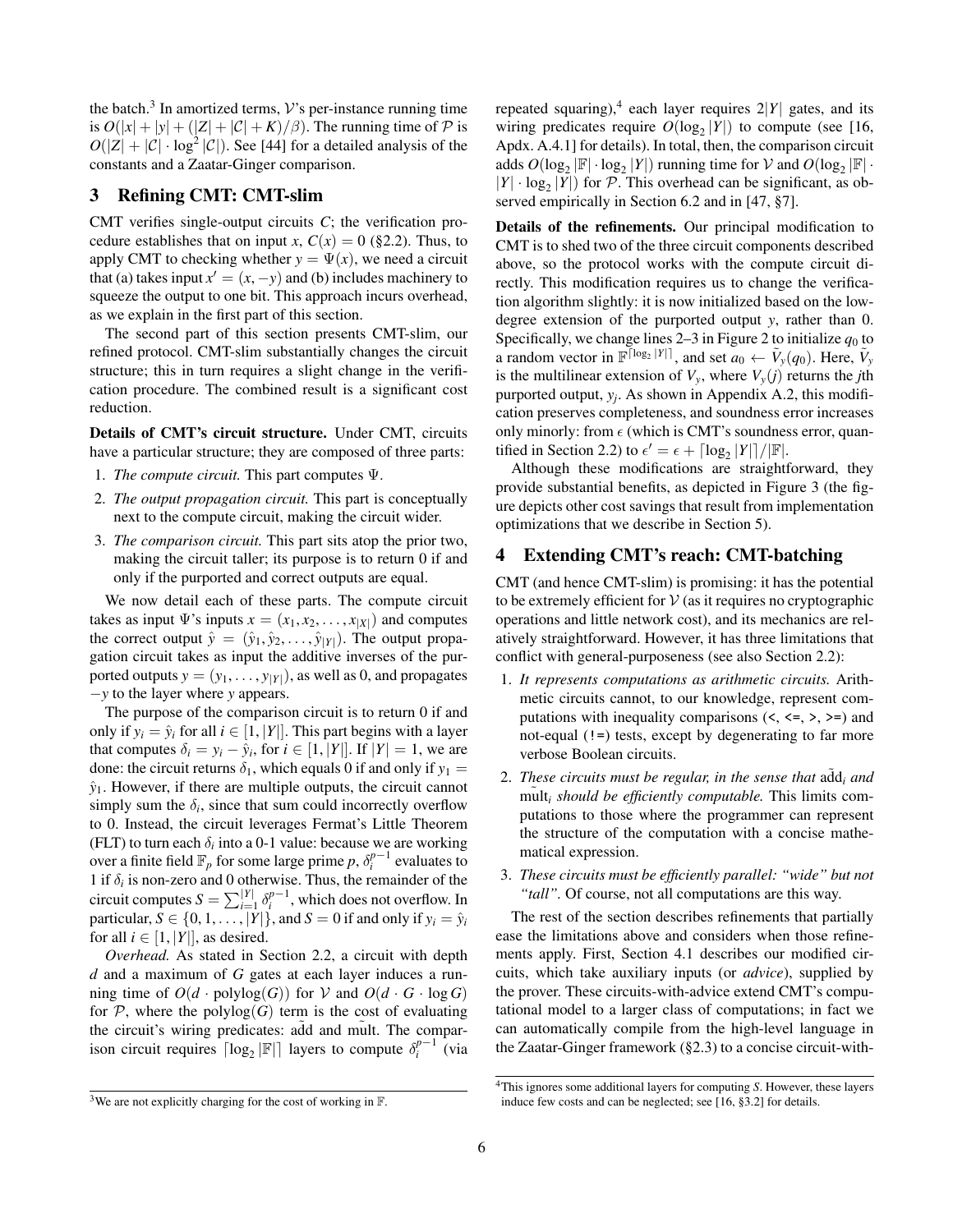| protocol               | $\mathcal{V}$ 's running time                                                                                                                                                                                                                                                                                                                                                                                          | $\mathcal{P}$ 's running time                                                                                                                                                                                             |
|------------------------|------------------------------------------------------------------------------------------------------------------------------------------------------------------------------------------------------------------------------------------------------------------------------------------------------------------------------------------------------------------------------------------------------------------------|---------------------------------------------------------------------------------------------------------------------------------------------------------------------------------------------------------------------------|
| <b>CMT</b><br>CMT-slim | $f \cdot ( X  +  Y ) \cdot \log_2( X  +  Y ) + d_{\Psi} \cdot I(G_{\Psi, \text{prop}}) + 5 \cdot f \cdot d_{\text{eq}} \cdot \log_2 G_{\text{eq}}$<br>$f \cdot ( X  +  Y ) \cdot 4 + d_{\Psi} \cdot I(G_{\Psi})$                                                                                                                                                                                                       | 24 $f \cdot (d_{\Psi} \cdot G_{\Psi, \text{prop}} \cdot \log_2 G_{\Psi, \text{prop}} + d_{\text{eq}} \cdot G_{\text{eq}} \cdot \log_2 G_{\text{eq}})$<br>$24 \cdot f \cdot d_{\Psi} \cdot G_{\Psi} \cdot \log_2 G_{\Psi}$ |
|                        | X : number of elements (from $\mathbb F$ ) in input to $\Psi$                                                                                                                                                                                                                                                                                                                                                          | $G_{eq}$ (= 2 Y ): width of (# gates in) comparison circuit                                                                                                                                                               |
|                        | Y : number of elements (from $\mathbb F$ ) in output of $\Psi$                                                                                                                                                                                                                                                                                                                                                         | $d_{eq}$ (= $\lceil \log_2  \mathbb{F}  \rceil$ ): depth of (# layers in) comparison circuit                                                                                                                              |
|                        | $G_{\Psi}$ : width of (max. # of gates in) each layer of compute circuit                                                                                                                                                                                                                                                                                                                                               | $d_{\Psi}$ : depth of (# layers in) circuit to compute $\Psi$                                                                                                                                                             |
|                        | $G_{\Psi, \text{prop}} (= G_{\Psi} +  Y )$ : width of each layer of compute+propagate circuit                                                                                                                                                                                                                                                                                                                          | $f$ : cost of field multiplication                                                                                                                                                                                        |
|                        | $I(\alpha)$ , $\alpha$ , $\beta$ , $\alpha$ , $\alpha$ , $\alpha$ , $\alpha$ , $\alpha$ , $\alpha$ , $\alpha$ , $\alpha$ , $\alpha$ , $\alpha$ , $\alpha$ , $\alpha$ , $\alpha$ , $\alpha$ , $\alpha$ , $\alpha$ , $\alpha$ , $\alpha$ , $\alpha$ , $\alpha$ , $\alpha$ , $\alpha$ , $\alpha$ , $\alpha$ , $\alpha$ , $\alpha$ , $\alpha$ , $\alpha$ , $\alpha$ , $\alpha$ , $\alpha$ , $\alpha$ , $\alpha$ , $\alpha$ |                                                                                                                                                                                                                           |

*I*(*G*): Cost to check  $\mathcal{P}$ 's responses (*f* · log<sub>2</sub><sup>*G*</sup> + 27 · *f* · log<sub>2</sub>*G*; see Fig. [2,](#page-3-1) line [19](#page-3-0) and Fig. [11,](#page-12-2) line [14\)](#page-12-1), and compute add and mult (Fig. 11, line [24\)](#page-12-1), assuming width *G*.

<span id="page-6-0"></span>Figure 3—Running times of V and P in CMT and CMT-slim, when verifying a computation  $\Psi$ . The changes include replacing the factor  $log_2(|X| + |Y|)$  with 4, owing to an implementation optimization that is described in Section [5.1.](#page-8-2) The remaining improvements result from shedding the propagation circuit (reflected in the drop from  $G_{\Psi, \text{prop}}$  to  $G_{\Psi}$ ) and the comparison circuit (reflected in dropping the  $d_{\text{eq}}$  and  $G_{\text{eq}}$ terms). The figure leaves unspecified the cost of computing add and mult, but CMT and GKR require circuits for which this is efficient.

advice. While this refinement (partially) addresses the first limitation above, it exacerbates the second one, of regularity. However, Section [4.2](#page-7-1) describes how we can tolerate irregularity and non-parallelism, using batching in the Zaatar-Ginger style ([§2.3\)](#page-4-0); we call the resulting protocol *CMT-batching*. 5

Finally, Section [4.3](#page-7-2) analyzes the applicability of CMTbatching. The high-level finding is that CMT-batching is most useful when there are not many comparisons or not-equal operations, as a fraction of the total number of operations. In particular, if the number of comparisons scales with the computation's running time (as is the case for sorting, searching, etc.), then CMT-batching does not save work for  $V$ .

#### <span id="page-6-1"></span>4.1 Beyond arithmetic circuits

Our goal in this subsection is to transform computations expressed in a high-level language to arithmetic circuits. (For now, we are not trying to achieve efficiency for  $V$  relative to local execution.) A natural attempt would be to use the compiler of Zaatar-Ginger ([§2.3\)](#page-4-0). However, its "assembly language" is constraints, not circuits. What is involved in transforming to arithmetic circuits? An analysis of the compiler indicates that most of the programming constructs (if/else, etc.) have a natural representation in constraints or circuits.

The problematic constructs are the not-equal operation (!=) and inequality comparisons  $(\langle, \langle=, \rangle, \rangle)$ : no arithmetic circuit that we are aware of directly and efficiently computes these.<sup>6</sup> The constraint representation of these constructs sidesteps this issue by including auxiliary variables that  $P$ sets [\[47,](#page-14-23) §4][\[46,](#page-14-30) Apdx. C].

The idea of our first refinement, then, is to have  $P$  do the required computations "out-of-band" and to supply the outcome to  $V$ . This requires reformulating the circuit to (a) accept as input (advice) the outcome of all inequality and notequal operations and (b) *check* that these inputs are correct.

**Details.** Let  $(X^{(1=)}, X^{(<)}, M^{(1=)}, M^{(<)})$  denote a vector of advice supplied by  $P$  to  $V$ . Here,  $X^{(1)}$  denotes the claimed 0-1 outcome of all not-equal checks;  $X^{(\text{&})}$  denotes the claimed 0-1 outcome of all inequality comparisons; and  $M^{(\dagger)}$  and  $M^{(\le)}$ are, loosely speaking, witnesses that those claimed outcomes are indeed the correct ones (more specifically,  $M^{(1)}$  and  $M^{(\le)}$ ) are the auxiliary variables in the Zaatar-Ginger constraints). The following circuit structure is created by our compiler; it consists of two parts:

- *The compute-advised circuit*. This part computes  $Ψ$ , taking as advice the claimed outcome of all not-equal and inequality operations. Specifically, the inputs here are  $(X, X^{(1=)}, X^{(<)}),$  and the output is *Y*, where *X* and *Y* are the inputs to, and outputs of,  $\Psi$ . This part assumes that its advice is correct.
- *The check-advice circuit*. This part checks that  $X^{(1)}$  and *X*<sup>(<)</sup> are correct. It takes as input  $(X^{(1=)}, X^{(<)}, M^{(1=)}, M^{(<)})$ and returns 0 if and only if  $X^{(1)}$  and  $X^{(\le)}$  are correct.

The check-advice circuit essentially recapitulates the Zaatar-Ginger constraints for not-equal and inequality comparisons, taking as input the values of all auxiliary variables. For example, say that the *i*th not-equal operation in Ψ is

$$
Z1 \ \!=\ \! Z2.
$$

Then, the compute-advised circuit includes wires for  $Z_1$  and  $Z_2$ . Labeling the *i*th elements of the prover-supplied  $X^{(1)}$  and  $M^{(1=)}$  as  $X_i^{(1=)}$  and  $M_i^{(1=)}$ , the check-advice circuit computes:

$$
(1 - X_i^{(1=)}) \cdot (Z_1 - Z_2)
$$
 and  $(Z_1 - Z_2) \cdot M_i^{(1=)} - X_i^{(1=)}$ .

By inspection, the output of both of these operations is 0 if and only if  $X_i^{(1=)}$  and  $M_i^{(1=)}$  are set correctly by  $P$ ; in particular, if  $Z_1 \neq Z_2$ , then the correct setting of  $M_i^{(1)}$  is the multiplicative inverse of  $Z_1$  and  $Z_2$ .

The approach for inequality comparisons is similar: we have an operation in the circuit for each Zaatar-Ginger constraint. There are  $\lfloor \log_2(\mathbb{F}) \rfloor + 7$  such constraints (see [\[46,](#page-14-30) Apdx. C] for details).

Thus, the total cost of the check-advice circuit is as follows. We add  $G_{ck}$  gates to each layer and to the output, where

<sup>5</sup>CMT [\[16\]](#page-14-17) and GKR [\[23\]](#page-14-25) suggest circumventing the protocol limitations by moving some of the work offline. However, this does not change the total work for  $V$ ; it simply changes when the cost is incurred. By contrast, our approach can save work for  $V$ , and we analyze when that happens.

<sup>6</sup>One could use FLT to compute not-equal, but as noted in Section [3,](#page-5-0) that approach has undesirable overhead.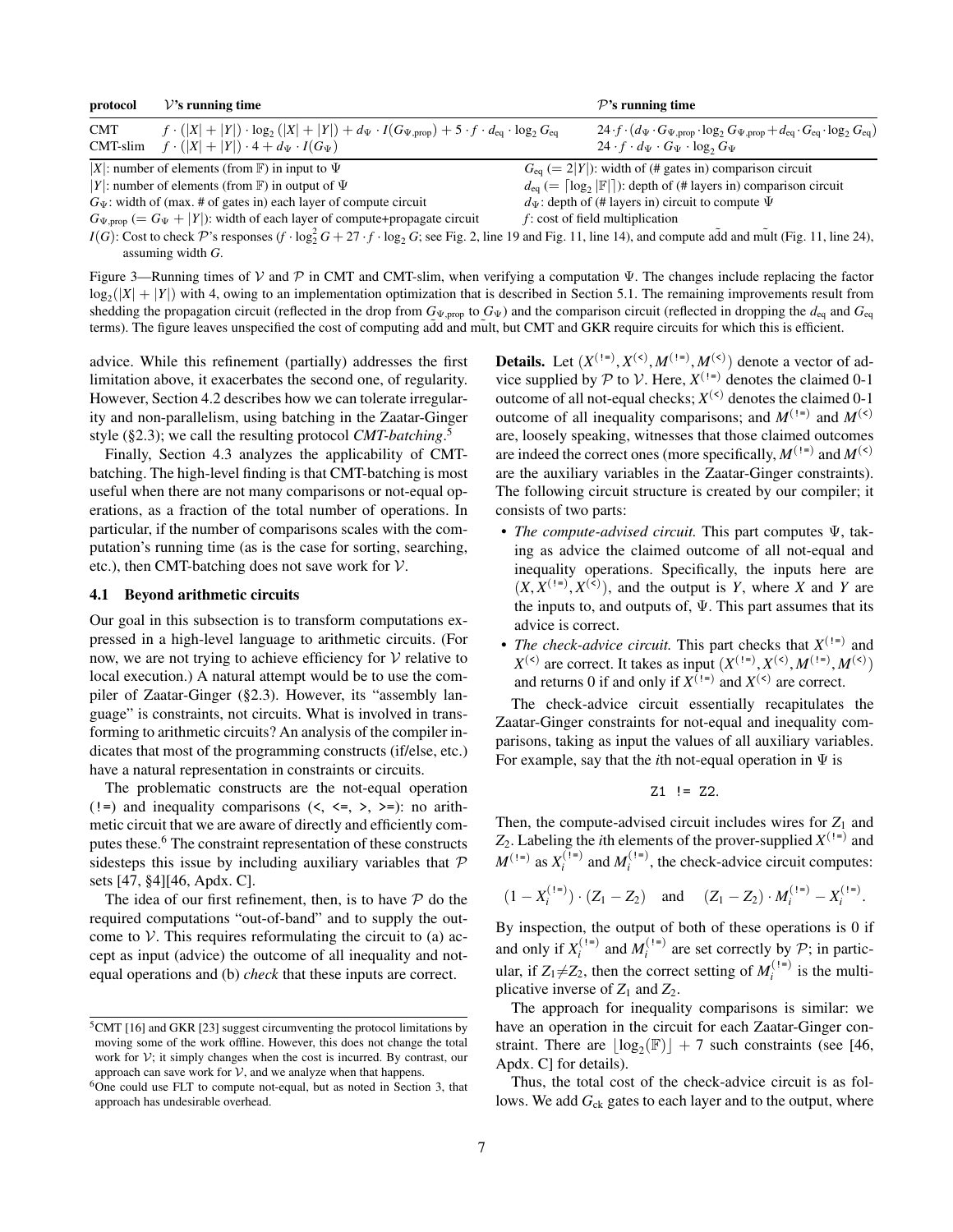|                                   | $\mathcal{V}$ 's running time                                             |                                                                                                                                                   | $\mathcal{P}$ 's running time                                          |
|-----------------------------------|---------------------------------------------------------------------------|---------------------------------------------------------------------------------------------------------------------------------------------------|------------------------------------------------------------------------|
| baseline                          | $f \cdot d_{\Psi} \cdot G_{\Psi}$                                         |                                                                                                                                                   | N/A                                                                    |
| CMT-batching                      |                                                                           | $f \cdot d_{\Psi} \cdot G_{\Psi,ck} \cdot 11/\beta + 4 \cdot f \cdot ( X  +  Y  + 2 \cdot G_{ck}) + d_{\Psi} \cdot \text{CheckResp}(G_{\Psi,ck})$ | $24 \cdot f \cdot d_{\Psi} \cdot G_{\Psi,ck} \cdot \log_2 G_{\Psi,ck}$ |
| $d_{\Psi}$ , $G_{\Psi}$           |                                                                           | depth, width of compute-advised circuit                                                                                                           |                                                                        |
|                                   | $G_{ck} = 2 \cdot  X^{(1)}  + ( \log_2(\mathbb{F})  + 7) \cdot  X^{(0)} $ | width of check-advice circuit                                                                                                                     |                                                                        |
| $G_{\Psi,ck} = G_{\Psi} + G_{ck}$ |                                                                           | width of full circuit, under CMT-batching                                                                                                         |                                                                        |
|                                   | CheckResp $(G) = f \cdot (\log_2^2 G + 27 \cdot \log_2 G)$                | per-layer cost to check $\mathcal P$ 's responses (Fig. 2, line 19 and Fig. 11, line 14), assuming width G                                        |                                                                        |

<span id="page-7-3"></span>Figure 4—Running times of V and P in CMT-batching when verifying a computation  $\Psi$ , compared to the baseline of evaluating the computation. Some of the terminology and notation is borrowed from Figure [3.](#page-6-0) The estimate of the baseline presumes that local inequality and not-equal operations are free, which is a reasonable approximation. The computation is compiled into a compute-advised and a check-advice circuit, which together include inputs for prover-supplied advice (of length *G*ck). Because the protocol applies to arbitrary layered circuits, computing add and mult may be expensive, but it amortizes over the batch (see the first summand in  $\mathcal{V}$ 's costs). By contrast, the approach to advice does not necessarily scale; see text ([§4.3\)](#page-7-2).

 $G_{ck} = 2 \cdot |X^{(1=)}| + (log_2(\mathbb{F}) + 7) \cdot |X^{(0)}|$ . We say "each layer" because the outputs of the individual checks are not necessarily at the output layer, necessitating dummy gates to propagate these outputs to the top (this is similar to the output preservation circuit that we shed; see Section [3\)](#page-5-0).

### <span id="page-7-1"></span>4.2 Amortization to sidestep regularity

Although the refinement above (partially) addresses the first limitation, it has made the regularity issue worse: it seems difficult to build a circuit automatically *and* to obtain an efficiently computable add and mult for each layer. Moreover, even if the compiler could produce a regular compute-advised circuit, the check-advice circuit is unlikely to be regular.

Our solution is to give up on regularity. Instead, we will pay for the irregularity and then amortize this cost over multiple instances of the computation, similar to the way that Zaatar and Ginger amortize their query generation cost. Specifically, the cost of computing add and mult (see Sections [2.2](#page-2-0) and [3\)](#page-5-0) is now permitted to be much larger. This approach also addresses the third limitation: the amortization means that  $V$ saves work for a much larger class of circuits, allowing for verification of circuits with smaller layers (fewer gates) and larger depth (more layers) than under CMT-slim.

We call the resulting protocol *CMT-batching*. It consists of  $\beta$  parallel instances of Figure [2,](#page-3-1) resulting in the following structure:

- 1. *V* and *P* exchange inputs  $x^{(1)}, \ldots, x^{(\beta)}$  and outputs  $y^{(1)}, \ldots, y^{(\beta)}.$
- 2. *V* randomly generates  $q_0$  and computes  $a_0^{(k)} = \tilde{V}_{y^{(k)}}(q_0)$ for all instances  $k \in \{1, \ldots, \beta\}.$
- 3. In each iteration,  $V$  uses the same randomness (for example,  $\tau$  in Figure [2,](#page-3-1) line [17\)](#page-3-0) for all instances.
- 4.  $P$  responds separately for each instance, and  $V$  checks each instance independently. Importantly, this means  $V$ can compute  $\tilde{\text{add}}_i$  and  $\tilde{\text{mult}}_i$  *once for all instances.*
- 5. At the end, *V* checks whether  $a_d^{(k)} = \tilde{V}_d^{(k)}$  $d_d^{(k)}(q_d)$  for all *k*; throughout, if  $V$  rejects any instance, it rejects them all.

CMT-batching satisfies completeness. Its soundness property is that each instance, viewed individually, has the same

soundness error as CMT-slim (namely  $\epsilon' = 7 \cdot b \cdot d/|\mathbb{F}| +$  $\lceil \log_2 |Y| \rceil / |\mathbb{F}|$ ; see Section [3\)](#page-5-0), a claim that is proved in Appendix [A.2.](#page-13-0)

### <span id="page-7-2"></span>4.3 Applicability

CMT-batching mitigates the three limitations, compared to the base protocol. We say "mitigates" instead of "eliminates" because  $V$  does not always save work versus executing the computation locally. We now analyze CMT-batching, focusing on when it does save work for  $V$ .

Figure [4](#page-7-3) depicts the costs of CMT-batching, comparing it to local execution. There are two significant costs for  $V$ . The first is computing  $\tilde{\text{add}}_i$  and  $\tilde{\text{mult}}_i$ . This costs  $11 \cdot f \cdot d \cdot (G_{\Psi} +$  $G_{ck}$ ) because the circuit is not regular, so we must compute from the general expression for  $\tilde{a} \tilde{d} d_i$  and mult<sub>i</sub> (given in Appendix [A\)](#page-12-1). While this task can be as or more costly than executing all  $d \cdot G_{\Psi}$  gates in the computation, it amortizes over  $\beta$  instances.

The second source of costs is processing the advice. These costs correspond to work done to verify a circuit component that does not execute "real work"; worse, these costs do not amortize, so they could make the protocol more expensive for  $V$  than executing locally. Notice the term  $G_{ck}$ . The key comparison is between  $8 \cdot f \cdot G_{ck}$  (the work done by  $V$  to process the advice) and  $f \cdot d \cdot G_{\Psi}$  (the cost of local execution). If  $G_{ck} < d \cdot G_{\Psi}/8$  (ignoring some constants), then  $V$  can gain from outsourcing, and the smaller  $G_{ck}$ , the smaller the batch size at which  $V$  breaks even.

Thus, CMT-batching works well—in the sense of saving  $V$ work versus computing locally—when  $G_{ck}$  is small. Such values of  $G_{ck}$  correspond to computations with few not-equal operations and inequality comparisons. In particular, the number of such operations should scale sub-linearly in the running time of the computation, and the actual ceiling could be very small indeed, depending on the constants.

# <span id="page-7-0"></span>5 Implementation details

Allspice uses the Ginger implementation from [\[46\]](#page-14-30). Allspice optimizes the Zaatar prover by constructing the proof vector  $u$  ([§2.3\)](#page-4-0) using the fast Fourier transform (FFT), a suggestion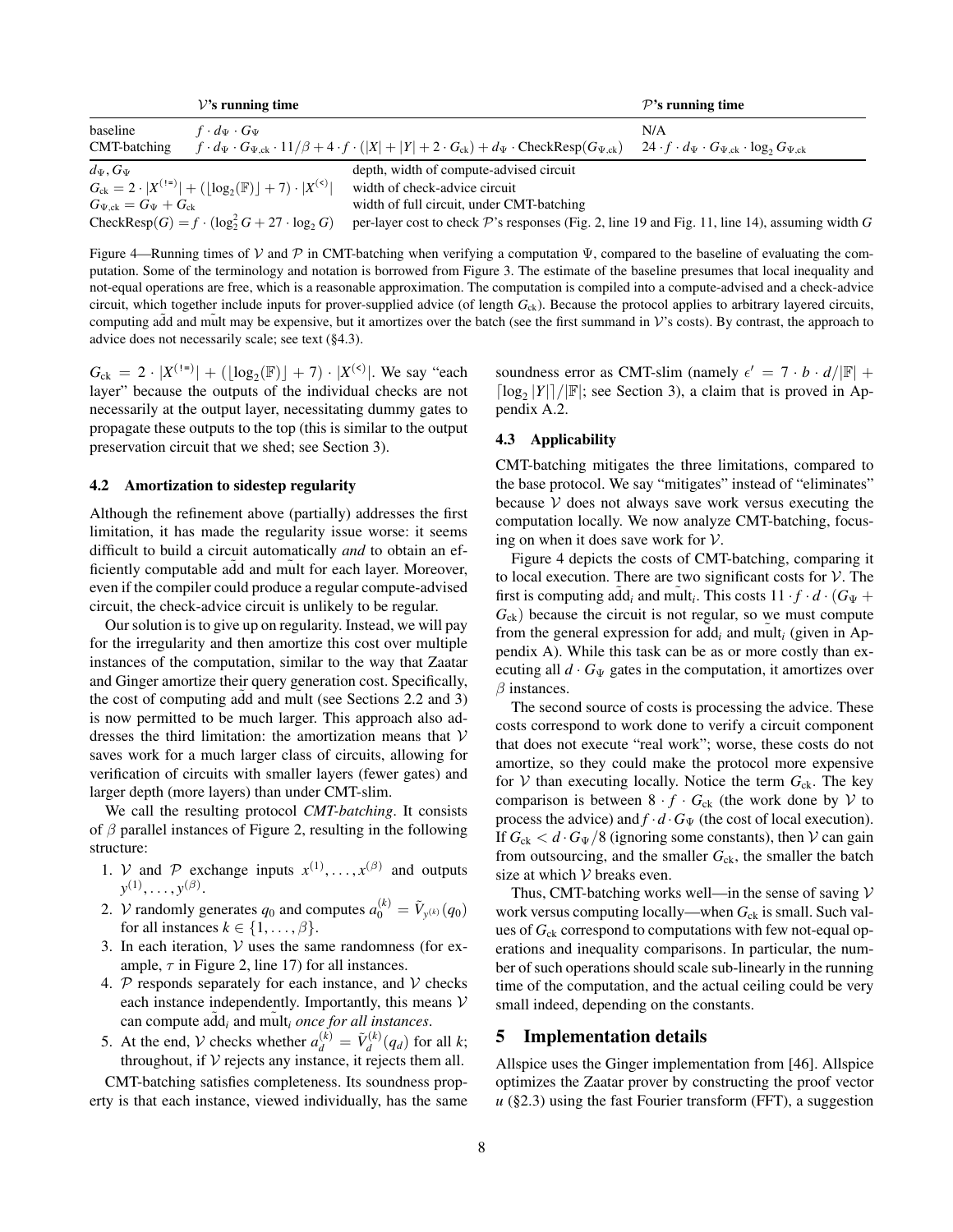| CMT-slim removes an additive overhead that scales with the output size of the computation. For $m \times m$ matrix multiplication with |      |
|----------------------------------------------------------------------------------------------------------------------------------------|------|
| $m=128$ and compared to CMT, the CMT-slim verifier is 2 \times expensive, the CMT-slim prover is 1.7 \times expensive, and the §6.2    |      |
| network costs reduce by about 30%.                                                                                                     |      |
| CMT-batching enhances the types of computations that can be efficiently outsourced, relative to CMT-slim. For instance, CMT-           | 86.3 |

batching applies to root finding by bisection, which has control flow and inequalities while CMT-slim does not. CMT-batching has far better performance compared to the cryptographic sub-protocols in Allspice (Ginger and Zaatar) for quasistraightline computations. For these computations, the per-instance cost to the prover in CMT-batching can be cheaper than Ginger by 1–2 orders of magnitude and is comparable to Zaatar. The break-even batch sizes (and network costs) under CMT-batching are 1–4 orders of magnitude smaller relative to Ginger and 1–2 orders of magnitude smaller relative to Zaatar. [§6.3](#page-9-1)

<span id="page-8-4"></span>Figure 5—Summary of main evaluation results.

of Gennaro et al. [\[20\]](#page-14-21). As a result,  $P$ 's per-instance running time drops from  $O(|Z| + |\mathcal{C}| \cdot \log^2 |\mathcal{C}|)$  to  $O(|Z| + |\mathcal{C}| \cdot \log |\mathcal{C}|)$ .

Below, we describe the CMT portion of Allspice and the static analyzer that decides which protocol to use.

#### <span id="page-8-2"></span>5.1 CMT and CMT-slim

Using the CMT implementation [\[16\]](#page-14-17) as a reference, we implemented the base CMT protocol as a C++ verifier and prover; they run as separate processes that communicate via Open MPI [\[2\]](#page-14-34). Our implementation is 5533 lines of base code, with roughly 615 lines required for each new computation (recall that CMT circuits are manually constructed). In the process, we made a number of optimizations that have a substantial impact on performance (see Section [6.2\)](#page-9-0).

The most significant optimization applies to the prover in the sum-check protocol, saving approximately 15-20% of the prover's work; Appendix [A.1](#page-12-0) gives the details.

We also reduce the cost of computing  $\tilde{V}_d(q_d)$ , from  $O(|X| \log |X|)$  to  $O(|X|)$ . (This applies to Figure [2,](#page-3-1) line [21.](#page-3-0)) We use memoization, as follows.<sup>7</sup> There are  $|X|$  gates in the input layer. Let  $n = \lceil \log_2(|X|) \rceil$ . As in the base protocol [\[16,](#page-14-17) Apdx. A.2.2], define  $\chi_0(\tau) = 1 - \tau$  and  $\chi_1(\tau) = \tau$ . Then  $\tilde{V}_d$ can be written as follows:

$$
\tilde{V}_d(\tau_1,\ldots,\tau_n)=\sum_{(t_1,\ldots,t_n)\in\mathbb{F}_2^n}\left(\prod_{i=1}^n\chi_{t_i}(\tau_i)\right)\cdot V_d(t_1,\ldots,t_n),
$$

where  $V_d$  is defined in Section [2.2.](#page-2-0) Naive evaluation of this sum requires  $2^n \cdot (n+1)$  multiplications. However, notice that if we have the value of  $\prod_{i=1}^{k-1} \chi_{t_i}(\tau_i)$  for all  $(t_1, \ldots, t_{k-1}) \in$  $\mathbb{F}_2^{k-1}$ , then computing  $\prod_{i=1}^k \chi_{t_i}(\tau_i)$  for all  $(t_1, ..., t_k) \in \mathbb{F}_2^k$ <br>requires  $2^k$  multiplications. Thus, computing  $\prod_{i=1}^n \chi_{t_i}(\tau_i)$  for all  $(t_1, \ldots, t_n) \in \mathbb{F}_2^n$  takes  $\sum_{i=1}^n 2^i < 2 \cdot 2^n$  multiplications. After we have computed all of these values, computing  $\tilde{V}_d$ requires only an additional 2*<sup>n</sup>* multiplications, bringing us to 3 · 2<sup>*n*</sup> multiplications. Since  $|X| \le 2^n < 2 \cdot |X|$ , the total cost to compute  $\tilde{V}_d$  is between  $3 \cdot |X|$  and  $6 \cdot |X|$  multiplications. By skipping the computation of  $\prod_{i=1}^{n} \chi_{t_i}(\tau_i)$  in the cases where  $V_d(t_1, \ldots, t_n) = 0$  (e.g., when  $(t_1, \ldots, t_n)$  is not a valid input gate label), we can bring the upper bound down to  $4 \cdot |X|$ .

### <span id="page-8-3"></span>5.2 CMT-batching

Using the Zaatar compiler [\[44\]](#page-14-22), we implemented a backend compiler that targets the CMT-batching protocol, as described in Section [4.](#page-5-1) Specifically, our compiler takes as input a set of constraints generated by the Zaatar compiler and converts them to a circuit of the required form. This compiler contains 2381 lines of C++ code.

#### <span id="page-8-5"></span>5.3 Compiler and static analyzer

Using static analysis, Allspice selects the optimal protocol among CMT-batching, Ginger, and Zaatar. The analysis tool is a 300-line Python script that takes as input a program expressed in SFDL ([§2.3\)](#page-4-0), the size of the program's inputs, microbenchmark information about the costs of various lowlevel operations (e.g., encryption and decryption), and various cost models (developed in [\[44,](#page-14-22) [47\]](#page-14-23) and Section [4\)](#page-5-1). It can be configured to optimize for the prover's overhead or for the verifier's costs (resulting in lower break-even batch sizes).

The tool first runs the Ginger compiler to get Ginger constraints, the Zaatar compiler to get Zaatar constraints, and the CMT-batching compiler to get an arithmetic circuit (see [§5.2](#page-8-3) above). Then, it parameterizes the cost models with the microbenchmarks and applies the resulting quantified model to the compiler's output in order to predict the costs to the verifier and prover under each sub-protocol at the requested input size. Finally, the tool chooses the most favorable sub-protocol for the consideration in question (e.g., break-even batch size), and outputs executables for the verifier and the prover in the chosen protocol.

### <span id="page-8-0"></span>6 Experimental evaluation and comparison

We experiment with the base CMT protocol and CMT-slim to evaluate our refinements to CMT. Then, we experimentally evaluate Allspice with a set of benchmark problems to understand the regimes of applicability of each of the sub-protocols (namely Ginger, Zaatar, and CMT-batching). Figure [5](#page-8-4) summarizes the results.

#### <span id="page-8-1"></span>6.1 Method and setup

Our evaluation uses the following benchmark computations:

- $m \times m$  matrix multiplication,
- evaluation of a degree-2 polynomial in *m* variables,

<sup>7</sup>This optimization does not apply in the streaming context, which was the original focus of CMT [\[16\]](#page-14-17).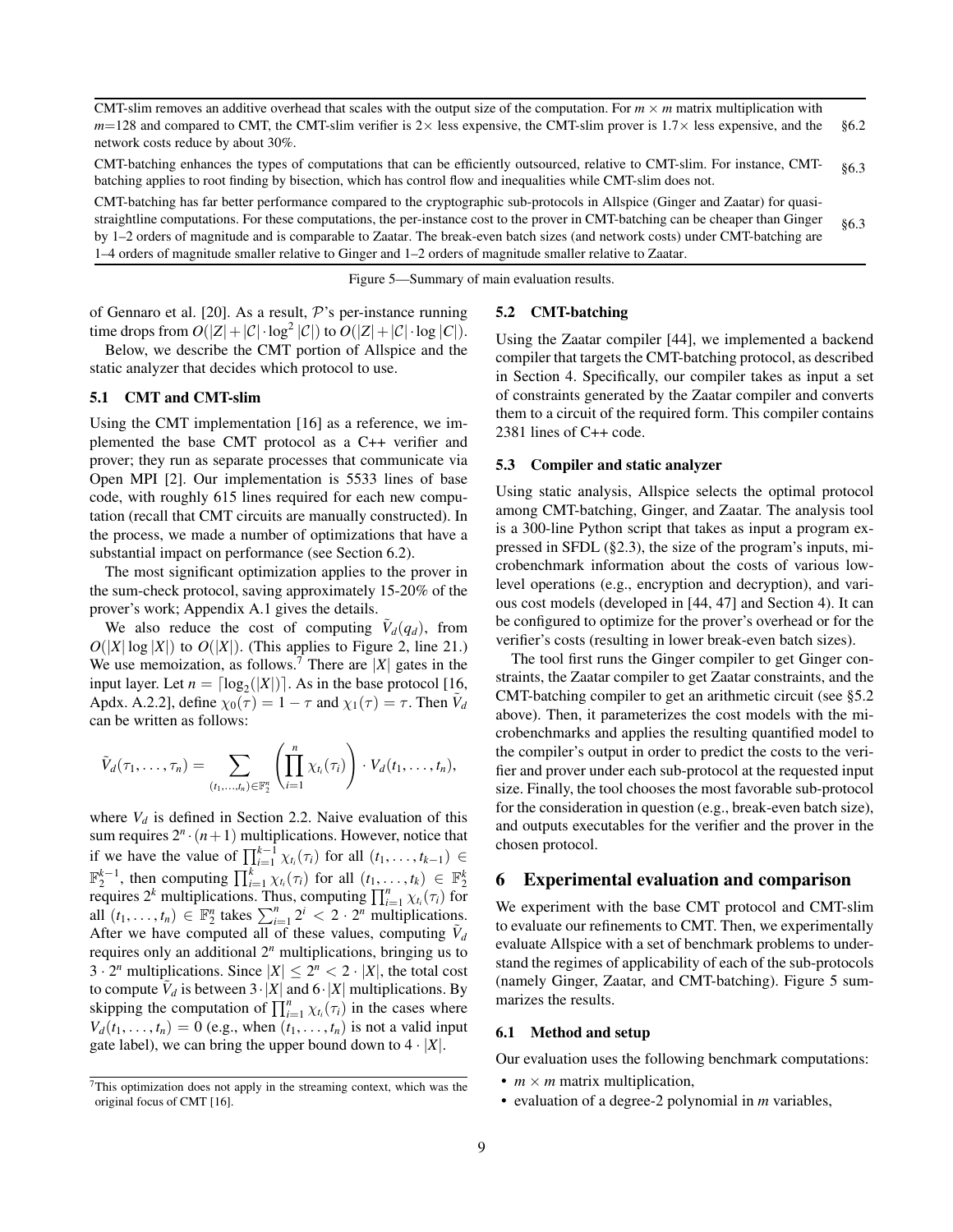

<span id="page-9-2"></span>Figure 6—Per-instance running times and network costs of CMT-opt and CMT-slim, for matrix multiplication at *m*=64 and *m*=128. CMTslim improves the CPU and network costs versus CMT-opt. The bar heights are normalized to CMT-slim.

- the longest common subsequence problem with two strings of length *m*,
- clustering a set of *m* data points, where each data point has *d* dimensions, using PAM clustering,
- finding the roots of a degree-2 polynomial in *m* variables using bisection,
- Floyd-Warshall all-pairs shortest paths in a graph with *m* vertexes, and
- Hamming distance between a pair of strings of length *m*.

The inputs to our computations are 32-bit integers except in polynomial evaluation, root finding by bisection, and allpairs shortest paths. For polynomial evaluation and all-pairs shortest paths, we use floating-point rationals with 32-bit numerators and 32-bit denominators; for root finding by bisection, we use floating-point rationals with 32-bit numerators and 5-bit denominators (using the representation of this data type from [\[47\]](#page-14-23)). We use a finite field with a prime modulus of size 128 bits for the integer computations and size 220 bits for the floating-point computations.

For Ginger [\[47\]](#page-14-23) and Zaatar [\[44\]](#page-14-22), we use ElGamal encryption [\[17\]](#page-14-27) with key size of 1024 bits. For a pseudorandom generator, we use the ChaCha stream cipher [\[11\]](#page-14-35).

We will report the prover's CPU costs, network costs, and *break-even batch sizes*: the minimum number of instances of a computation at which the total CPU cost to the verifier is less than the CPU cost to execute those instances locally. Our baseline for local computation is the GMP library. We compute the break-even batch size for a computation by running one instance locally (regarding all costs as variable) and one instance under verification (separating its costs into fixed and variable); we then solve for the point  $\beta$  at which  $\beta$  instances of the latter are cheaper than  $\beta$  instances of the former.

Our experiments run on two machines in the same local area network. Each has an Intel Xeon processor E5540 2.53 GHz with 48GB of RAM.<sup>8</sup> We use getrusage to measure the CPU time of the prover and the verifier; we also record the count of the application-level bytes transferred between the verifier and the prover, reporting this count as the network costs. We report the mean of results from three experiments

(standard deviations are less than 10% of the means).

An exception to the previous paragraph is that it is sometimes infeasible to run with Ginger; in those cases (we will note them), we estimate costs using a model from [\[46\]](#page-14-30), parameterized with microbenchmark results from [\[44,](#page-14-22) §5.1].

### <span id="page-9-0"></span>6.2 Performance of CMT and CMT-slim

Our analysis in Section [3](#page-5-0) (see Figure [3\)](#page-6-0) implies that, relative to CMT, CMT-slim saves an additive cost. This cost is proportional to the number of outputs in the computation and the relative size of the comparison circuit that is removed.

We confirm this analysis by measuring CMT-opt (an optimized version of the CMT-GMP implementation that we use in [\[47\]](#page-14-23), which is about 30–40% faster) and CMT-slim on the example of matrix multiplication with varying input sizes (*m*=64, 128). We report the prover's running time, the verifier's running time, the baseline cost of doing the computation locally, and the network costs. The running times are CPU costs and ignore protocol latency.

Figure [6](#page-9-2) depicts the results. At *m*=64, the CMT-slim prover is about  $2 \times$  less expensive compared to CMT-opt, the verifier is about  $5 \times$  less expensive, and the network costs halve. As we increase input sizes, the gains diminish; at  $m=128$ , the CMT-slim prover is  $1.7\times$  less expensive, the verifier is  $2\times$  less expensive, and the network costs drop by about 30%. This phenomenon occurs because the size of the com-pute circuit ([§3\)](#page-5-0) grows with  $m^3$ , while the size of the comparison circuit grows only with *m* 2 ; thus, asymptotically, the time spent checking the compute circuit dominates the time spent checking the comparison circuit.

We also experimented with Hamming distance (at input sizes  $m=32,768$  and  $m=65,536$ ). Because the output is a scalar, not a vector, the comparison optimization does not save work, so CMT-opt and CMT-slim perform the same.

### <span id="page-9-1"></span>6.3 Comparison

We experiment with the computations listed in Section [6.1.](#page-8-1) We run matrix multiplication with *m*=128; polynomial evaluation with *m*=512; root finding by bisection with  $m=256, L=8$ ; PAM clustering with  $m=20, d=128$ ; longest common subsequence (LCS) with *m*=300; and all-pairs

<sup>8</sup>Our largest experiments require approximately 40% of the available RAM.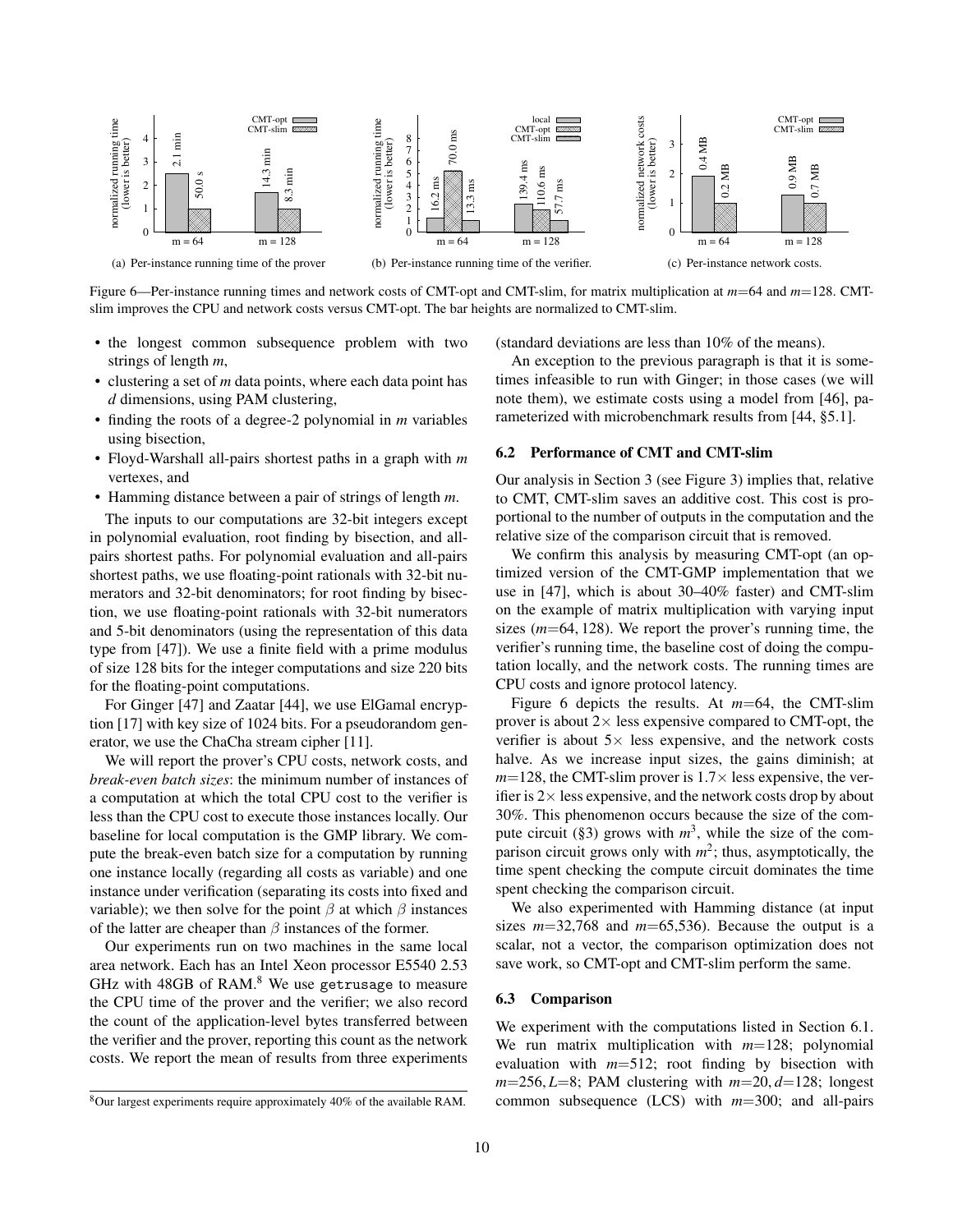<span id="page-10-1"></span>

(a) Per-instance running time of the prover under Allspice's sub-protocols for matrix multiplication (*m*=128), polynomial evaluation (*m*=512), and root finding by bisection (*m*=256, *L*=8). The y-axis is log-scaled.



<span id="page-10-2"></span>(b) Per-instance running time of the prover under Ginger and Zaatar, for PAM clustering (*m*=20, *d*=128), longest common subsequence (*m*=300), and all-pairs shortest paths (*m*=25). The y-axis is log-scaled.

Figure 7—When applicable (i.e., when the verifier has a break-even batch size), the CMT-batching prover's performance is similar to the Zaatar prover's and significantly better than the Ginger prover's (except for the polynomial evaluation benchmark, in which the Ginger prover is faster, but the CMT-batching prover is still competitive). When CMT-batching is not applicable, Zaatar's prover dominates.



<span id="page-10-0"></span>Figure 8—Break-even batch sizes for matrix multiplication (*m*=128), polynomial evaluation (*m*=512), and root finding by bisection (*m*=256, *L*=8) under the three sub-protocols. The bar heights are normalized to those of CMT-batching (an off-scale bar is truncated at the maximum height). The y-axis is log-scaled. Whenever CMT-batching enables breaking even, it has the lowest breakeven batch size; otherwise, Zaatar does (this is not depicted but applies to PAM clustering, LCS, and all-pairs shortest paths).

shortest paths with *m*=25. We report three end-to-end performance metrics: the prover's per-instance costs, the break-even batch sizes, and network costs.

First, note that the verification protocols save work for the verifier only if the computation is at least superlinear; we therefore exclude Hamming distance here.

For all of the remaining benchmarks, the Zaatar verifier saves work at some batch size. The CMT-batching verifier, however, saves work only for some of our benchmarks (matrix multiplication, polynomial evaluation, and root finding by bisection); for the others (PAM clustering, longest common subsequence, and all-pairs shortest paths), the CMTbatching verifier does not save work, as the prover supplies a quantity of auxiliary inputs that is proportional to the running time of the computation (see Section [4\)](#page-5-1).

We experiment with all three protocols when appropriate and exclude CMT-batching when it does not break even. In the case of Ginger, we estimate its costs for matrix multiplication and root finding by bisection, and measure its costs for polynomial evaluation.



<span id="page-10-3"></span>Figure 9—Total network costs of each of the sub-protocols in Allspice at the break-even batch sizes (Figure [8\)](#page-10-0) for matrix multiplication (*m*=128), polynomial evaluation (*m*=512), and root finding by bisection (*m*=256, *L*=8). The bar heights are normalized to those of CMT-batching. The y-axis is log-scaled. When applicable (i.e., when the verifier has a break-even batch size), CMT-batching has the lowest network costs; otherwise, Zaatar does (this is not depicted but applies to PAM clustering, LCS, and all-pairs shortest paths).

For computations where CMT-batching is appropriate, Figure [7\(a\)](#page-10-1) depicts the per-instance running times of each subprotocol's prover normalized to the running time of the CMTbatching prover. The prover's overhead in the CMT-batching protocol is roughly the same (within several factors) as that of the most optimal prover. For the remaining computations, Figure [7\(b\)](#page-10-2) depicts the per-instance running times of each prover normalized to the running time of the Zaatar prover. In these experiments, Zaatar dominates Ginger.

Figure [8](#page-10-0) depicts the break-even batch sizes. Whenever CMT-batching is applicable, it has the best break-even batch size. Again, Zaatar dominates Ginger in all cases (this is not depicted, but see [\[44\]](#page-14-22)).

At the break-even batch sizes, the total network costs (including the cost of transferring inputs and outputs) follow the same pattern as the break-even batch sizes; see Figure [9.](#page-10-3) When CMT-batching is applicable, it has the lowest network costs among the three sub-protocols; when it is not applicable, Zaatar does (not depicted; see [\[44\]](#page-14-22)).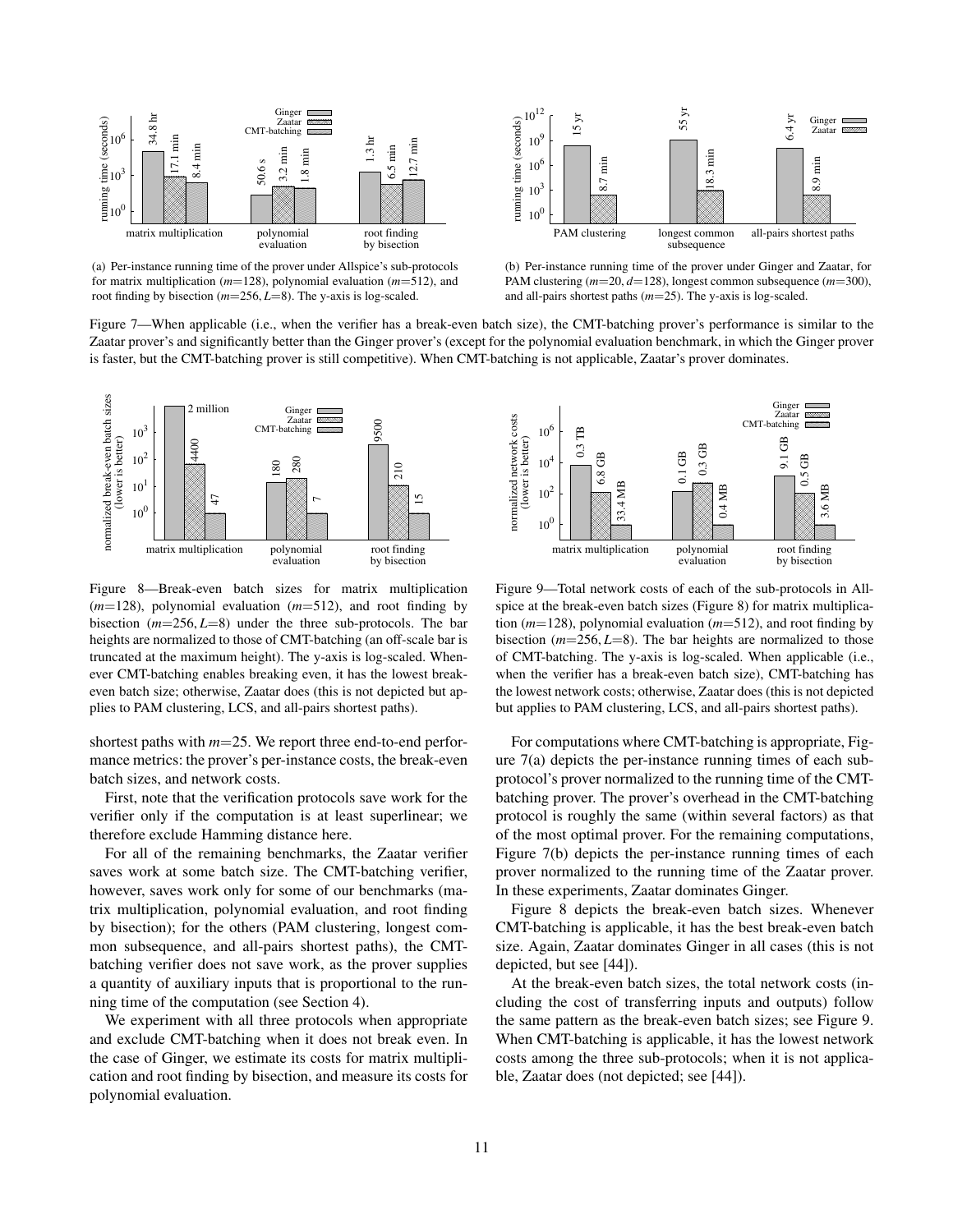# 7 Discussion

Based on the estimates (which are validated by our measurements), Allspice will choose CMT-batching for matrix multiplication, polynomial evaluation, and root finding; it will choose Zaatar for everything else.

It is useful to extract the general moral here: namely, CMTbatching is superior for quasi-straight-line computations (i.e., very simple control flow), while for general-purpose computations, one has to pay for cryptography and use Zaatar.

Of course, the term "general-purpose" should be taken with a grain of salt. Although SFDL is a high-level language, the underlying constraint and circuit formalisms impose a number of unattractive limitations. Loop bounds need to be known at compile time (as loops are unrolled), both branches of conditionals are executed, and dynamic array access is expensive. Moreover, since the base protocols operate over finite fields, floating-point operations are expensive and do not implement IEEE rounding. These problems are pervasive in the area, as finite fields and circuit models of computation are standard in interactive and cryptographic protocols.

Finally, we note that the compilation process in Allspice is quite expensive; the examples we reported on took hours to compile. Although some of this is intrinsic, we believe that much of the cost is a function of an unoptimized implementation; optimization plus techniques described else-where [\[26,](#page-14-36) [30\]](#page-14-37) should lead to significant improvements.

### <span id="page-11-0"></span>8 Other related work

We now review recent cryptographic and complexitytheoretic work on verifiable computation that we have not yet discussed. Some work targets particular classes of computations [\[18,](#page-14-38) [38\]](#page-14-39), including matrix operations and polynomial evaluation; for a survey, see [\[45\]](#page-14-16). While special-purpose protocols may be more efficient for particular computations, we are interested in mechanisms that apply generally ([§1\)](#page-0-0). Moreover, special-purpose protocols that admit highly efficient implementations and are amenable to automatic compilation can be incorporated into our sub-protocol selection logic ([§5.3\)](#page-8-5).

The general-purpose protocols can be roughly classified into three groups: fully-homomorphic encryption (FHE), short PCPs, and succinct arguments. Using FHE [\[21\]](#page-14-40) as a building block, GGP [\[19\]](#page-14-13) formalized *verifiable computation* (VC) as non-interactive protocols ( $P$  sends its output and a proof to  $V$ ) that are permitted a one-time setup cost. FHE itself was woefully impractical (and unfortunately still is, despite massive improvements [\[22\]](#page-14-41)), a characteristic inherited by GGP and other noninteractive VC protocols based on FHE [\[15\]](#page-14-42). In this paper, we adopt a broader notion of verifiable computation that includes interactive protocols, consistent with informal motivation in the complexity theory literature (e.g., [\[8\]](#page-14-43)).

Indeed, complexity theory has long used "checking computations" as a motivation for PCPs, and recent theoreti-

|                                                                            | Zaatar                                                          | Pinocchio [20, 39]                                                      |
|----------------------------------------------------------------------------|-----------------------------------------------------------------|-------------------------------------------------------------------------|
| $P$ 's overhead<br>$V$ 's per-instance costs                               | $(2e + 500f) \cdot  \mathcal{C} $<br>$e + 3f \cdot ( x  +  y )$ | $8e \cdot  \mathcal{C} $<br>$12e + e \cdot ( x  +  y )$                 |
| Setup costs<br>Setup amortizes over<br>Setup flexibility                   | $(2e + 500f) \cdot  \mathcal{C} $<br>batch<br>$\nu$ must incur  | $8e \cdot  \mathcal{C} $<br>all instances of $\Psi$<br>anyone can incur |
| Non-interactivity<br>Zero-knowledge<br>Public verifiability<br>Assumptions | no<br>no<br>no<br>DDH (and R.O. to<br>save network costs)       | yes<br>yes<br>yes<br>q-PKE, q-PDH, q-SDH                                |
| Soundness error                                                            | $< 1/2^{20}$                                                    | $<1/2^{128}\,$                                                          |

<span id="page-11-1"></span>Figure 10—Comparison of Zaatar and Pinocchio [\[20,](#page-14-21) [39\]](#page-14-44) for a computation  $\Psi$  with  $|\mathcal{C}|$  constraints. The comparison is meant to be illustrative not definitive: *e* stands in for any ciphertext operation in the respective protocol (e.g., exponentiation in a bilinear group, scalar multiplication in an ElGamal group), and *f* stands in for any plaintext operation (e.g., field multiplication). In the protocols that we have examined, *e* is several orders of magnitude larger than *f* . Broadly, Pinocchio has higher cryptographic overhead, in return for more properties.

cal work aims to make PCPs and related constructs efficient enough to be used in practice [\[9,](#page-14-19) [10\]](#page-14-20). However, it is not clear from the analysis how this work will actually perform, and to date there are no experimental results, so it is not yet possible to perform a meaningful comparison.

The final strand of general-purpose work is succinct *non*interactive arguments [\[25,](#page-14-45) [31\]](#page-14-46). A major advance in this area was recently achieved by GGPR [\[20\]](#page-14-21), who give an efficient circuit encoding (QAPs) that induces roughly *linear* overhead for the prover and couple it with sophisticated cryptography. Although GGPR does not explore the connection between QAPs and PCPs, the relationship is explored in [\[12\]](#page-14-47) and [\[44\]](#page-14-22). Zaatar exploits this connection by incorporating QAPs (as noted in Section [2.3\)](#page-4-0) but not GGPR's cryptography.

Thus, a natural question is how Allspice (via Zaatar) compares to GGPR. We now compare Zaatar to a recent refinement and implementation of GGPR, called Pinocchio [\[39\]](#page-14-44). To simplify a bit, whereas most Zaatar queries are formulated and responded to in the clear, Pinocchio uses carefully wrought cryptography to allow a similar query procedure to take place over *encrypted* values. On the one hand, this brings some expense (small constant factors), in terms of the prover's costs and the verifier's per-instance costs (although heroic optimizations have resulted in surprisingly small overhead for the cryptography in Pinocchio). On the other hand, the cryptography buys public verifiability, zero-knowledge proofs, and unlimited query reuse. This latter property allows Pinocchio to amortize its per-computation setup costs over all instances of the computation; by contrast, Zaatar amortizes its per-computation costs only over a batch. We give more details in Figure [10.](#page-11-1)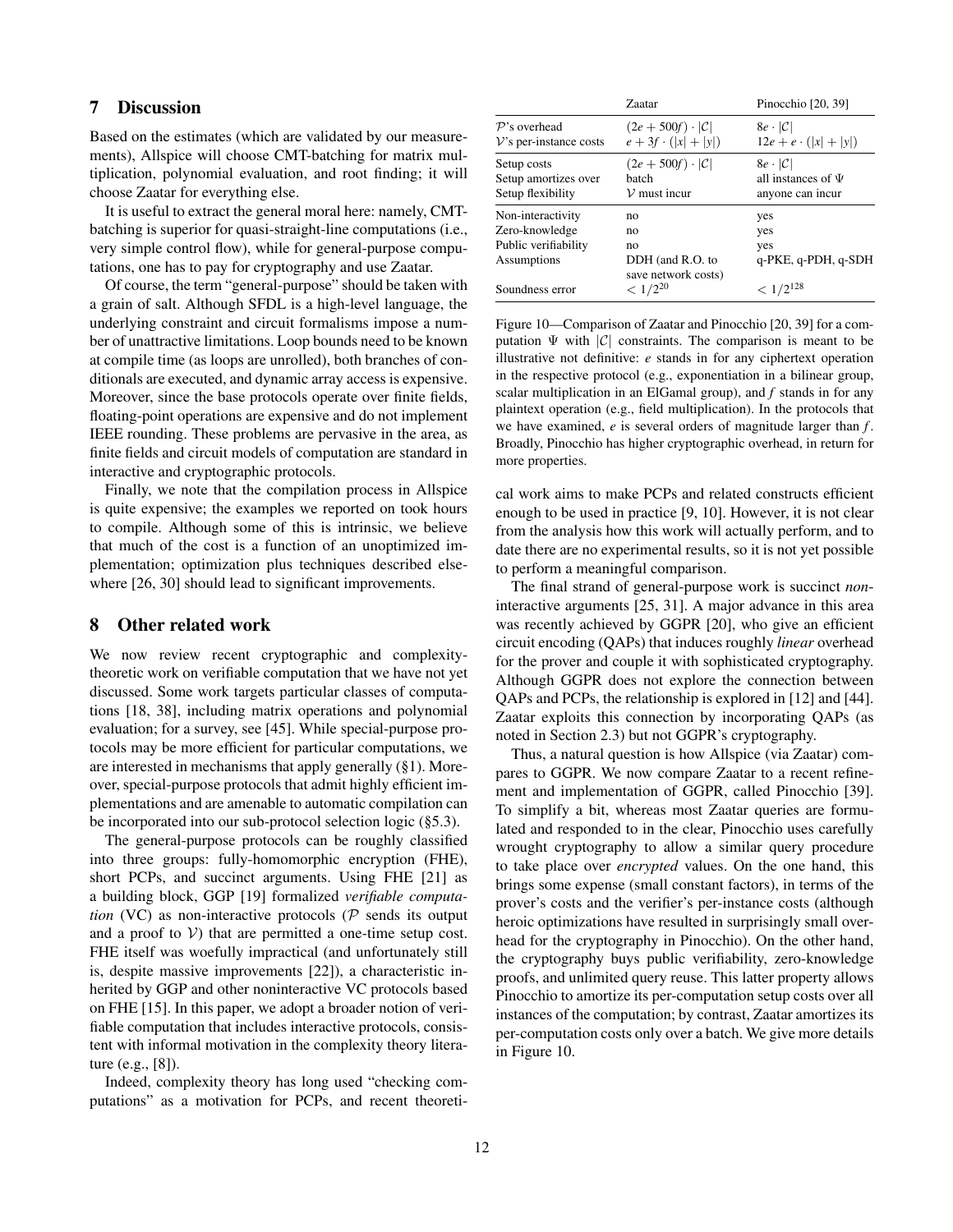# 9 Conclusion

This paper describes Allspice, a system for verifiable computation. Allspice incorporates substantial improvements to CMT [\[16,](#page-14-17) [24,](#page-14-9) [41\]](#page-14-28). Optimizations to the basic CMT protocol coupled with an extension to a broader class of computations (in the batched model) result in a version of CMT that applies to many realistic computations and requires break-even batch sizes several orders of magnitude smaller than other measured implementations of verifiable computation.

The batched version of CMT does not require expensive cryptography. Furthermore, the batched model and the class of computations to which CMT-batching apply are very plausible in the cloud computing scenario—the MapReduce idiom in effect forces programmers to express computations in a form that is well-suited for this protocol!

Further, using the careful cost analysis that accompanied the optimization of CMT, we were able to build a static analyzer that allows Allspice to select the best protocol among the implemented protocols in the literature (Ginger, Zaatar, and CMT). The resulting system brings us a step closer to practical and usable system for verifiable computation in the data-parallel cloud computing model.

# <span id="page-12-1"></span>A CMT: Details and refinements

This appendix provides further details of CMT and proves the correctness of our refinements. We also provide general expressions for  $\tilde{\text{add}}_i$  and  $\tilde{\text{mult}}_i$ , for use in CMT-batching ([§4\)](#page-5-1).

### <span id="page-12-0"></span>A.1 Original CMT

In this section, we fill in details of the CMT protocol that were left out of Section [2.2.](#page-2-0) We give the verifier's sum-check pseudocode and provide the missing definition of *E*.

The Sum-Check Verifier. Recall that in each round of CMT, V uses a sum-check protocol to verify that  $a_{i-1}$  =  $\tilde{V}_{i-1}(q_{i-1})$ . Figure [11](#page-12-2) depicts the verifier's pseudocode for doing so. There is one major difference between this protocol and a standard sum-check protocol [\[4,](#page-14-29) §8.3.1]. A standard sum-check protocol requires  $V$  to evaluate  $f_{q_{i-1}}$  at a single point  $(w_0, w_1, w_2)$ , randomly chosen from  $\mathbb{F}^{3b}$ . However, that would require evaluating  $V_i(w_1)$  and  $V_i(w_2)$ , which V cannot do because it does not know the values of the gates at layer *i*. Instead,  $V$  "cheats" and asks  $P$  for the values of  $\tilde{V}_i(w_1)$  and  $\tilde{V}_i(w_2)$ . This "hint"—together with V's computation of add( $w_0, w_1, w_2$ ), mult( $w_0, w_1, w_2$ ), and  $E(q_{i-1}, w_0)$  is enough for V to compute  $f_{q_{i-1}}(w_0, w_1, w_2) = \widetilde{E}(q_{i-1}, w_0)$ .  $(\tilde{adj}(w_0, w_1, w_2) \cdot (\tilde{V}_i(w_1) + \tilde{V}_i(w_2)) + \tilde{\text{mult}}_i(w_0, w_1, w_2)$  $\tilde{V}_i(w_1) \cdot \tilde{V}_i(w_2)$ .

We defined  $\tilde{\text{add}}_i$  and  $\text{mult}_i$  in Section [2.2;](#page-2-0) we now define  $\tilde{E}$ . The polynomial  $\tilde{E}: \mathbb{F}^{2b} \to \mathbb{F}$  is the multilinear extension of the function  $E: \mathbb{F}_2^{2b} \to \mathbb{F}$ , where

$$
E(q, g) = \begin{cases} 1, & \text{if } q = g \\ 0, & \text{otherwise} \end{cases}
$$

1: function SUMCHECK(*i*, *qi*−1, *ai*−1)  $2:$ *<sup>R</sup>*←− F 3*b* 3: SendToProver("layer *i*") 4:  $e \leftarrow a_{i-1}$ 5: **for**  $j = 1, 2, ..., 3b$  **do** 6:  $F_j(\cdot) \leftarrow \text{GetFromProver}(\cdot)$ 7: // P returns  $F_i(\cdot)$  as  $\{F_i(0), F_i(1), F_i(2)\}$ , which 8: // is sufficient to reconstruct  $F_j$  because  $F_j$  is degree-2 9: 10: **if**  $F_j(0) + F_j(1) \neq e$  **then** 11: **return** reject 12: 13: SendToProver(*rj*) 14:  $e = F_i(r_i)$  $15$ 16: // notation 17:  $w_0$  ←  $(r_1, ..., r_b)$ 18:  $w_1 \leftarrow (r_{b+1}, \ldots, r_{2b})$ 19:  $w_2 \leftarrow (r_{2b+1}, \ldots, r_{3b})$ 20: 21: *// P* is supposed to set  $v_1 = \tilde{V}_i(w_1)$  and  $v_2 = \tilde{V}_i(w_2)$ 22:  $v_1, v_2 \leftarrow \text{GetFromProver}()$ 23: *a*  $a'$  ←  $E(q_{i-1}, w_0)$ (add( $w_0, w_1, w_2) \cdot (v_1 + v_2) +$ 24: mult $(w_0, w_1, w_2) \cdot v_1 \cdot v_2$ 25: if  $a' \neq e$  then 26: return reject

```
27: return (v_1, v_2, w_1, w_2)
```
<span id="page-12-2"></span>Figure 11—V's side of the sum-check protocol in CMT [\[16\]](#page-14-17) and GKR [\[23,](#page-14-25) [41\]](#page-14-28), for  $\tilde{V}_{i-1}(q_{i-1}) = \sum_{g,j_1,j_2 \in \mathbb{F}_2^b} f_{q_{i-1}}(g,j_1,j_2)$ ; see equa-tion [\(2\)](#page-3-2) in Section [2.2.](#page-2-0)  $b = \lceil \log_2 G \rceil$  is the number of bits needed to represent a gate label. The inputs are *i* (the current layer number),  $a_{i-1}$ , and  $q_{i-1}$ ; the protocol returns (*v*<sub>1</sub>, *v*<sub>2</sub>, *w*<sub>1</sub>, *w*<sub>2</sub>). The protocol's guarantee is that, with high probability,  $a_{i-1} = \tilde{V}_{i-1}(q_{i-1})$  if and only if  $v_1 = \bar{V}_i(w_1)$  and  $v_2 = \bar{V}_i(w_2)$ .

We can write a closed-form expression for *E*:

$$
\tilde{E}(q_1,\ldots,q_b,g_1,\ldots,g_b) = \prod_{j=1}^b ((1-q_j)\cdot(1-g_j)+q_j\cdot g_j).
$$

To see that this is the expression for *E*, note that all of the 2*b* variables in this expression have degree 1. Also, assume  $q, g \in \mathbb{F}_2^b$ . Then the expression equals 1 if and only if  $q_j = g_j$ for all  $j \in \{1, ..., b\}$  (i.e., if and only if  $q = g$ ); otherwise, the expression equals 0. Since the expression is of appropriate degree, and since it agrees with *E* on *E*'s domain, it must equal *E*.

**The Sum-Check Prover.** In the sum-check protocol,  $P$ 's fundamental job is to compute evaluations of  $F_i(\cdot)$  at points in  $\{0, 1, 2\}$  (Figure [11,](#page-12-2) line [6\)](#page-12-1), and to do so efficiently. Cor-mode et al. [\[16,](#page-14-17) Apdx. A.2] describe how to make  $P$  run in time  $O(G \cdot \log G)$ .

We further improve their scheme. Notice that in iteration *j* of the sum-check protocol,  $P$  must return  $(F_i(0), F_i(1), F_i(2))$ . However, P knows that  $F_i(0) + F_i(1) =$ *F*<sub>*j*−1</sub>( $r$ <sup>*j*−1</sup>). Thus, P computes  $F$ <sup>*j*</sup>(1) and  $F$ <sup>*j*</sup>(2); it also com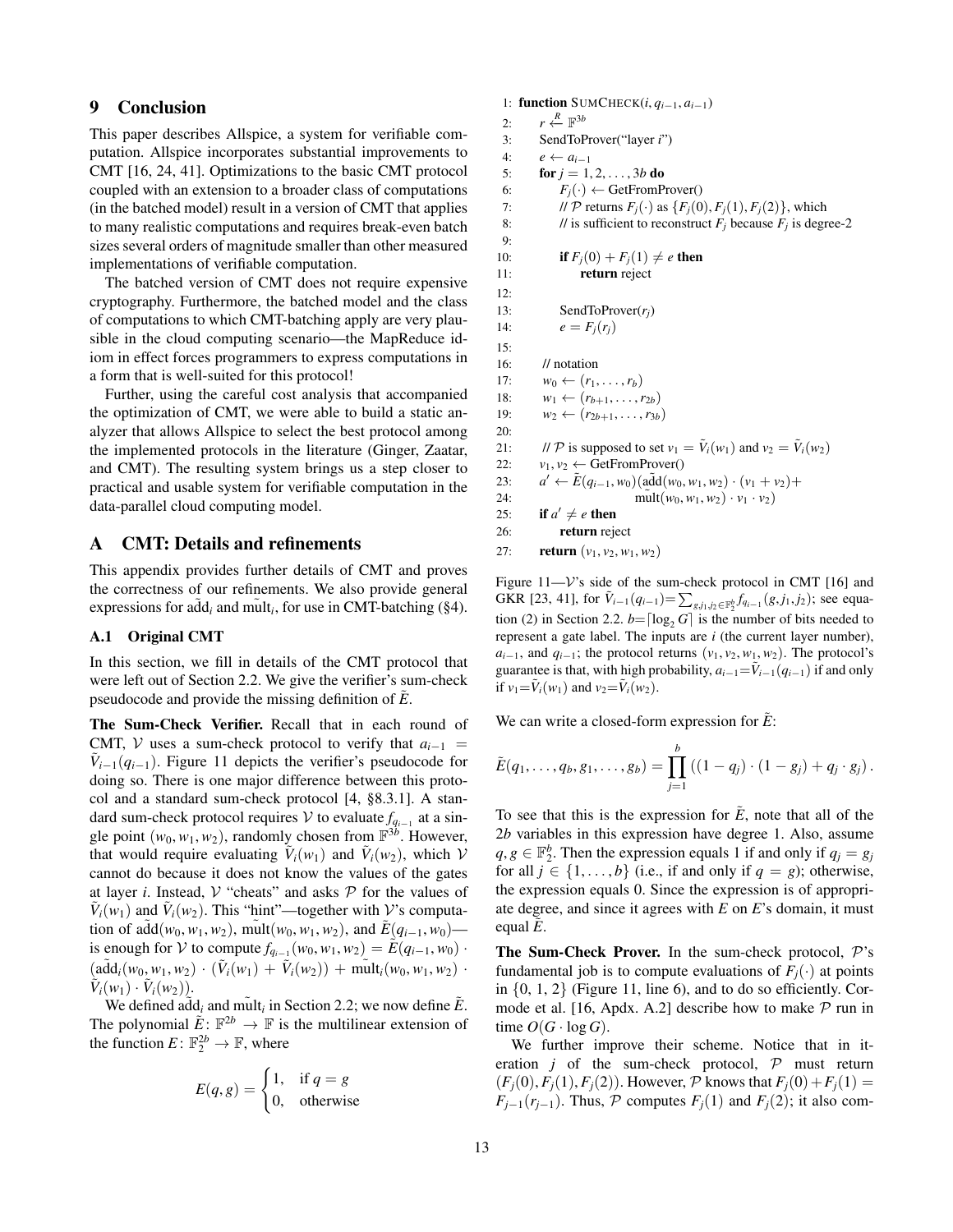putes  $F_{i-1}(r_{i-1})$  by interpolating a degree-2 polynomial from the values  $F_{j-1}(0), F_{j-1}(1), F_{j-1}(2)$ , which it has computed in iteration *j* − 1. Finally,  $P$  computes  $F_i(0) = F_{i-1}(r_{i-1})$  −  $F_i(1)$ . This process, including the interpolation, is much more efficient than computing  $F_i(0)$  directly.

### <span id="page-13-0"></span>A.2 Correctness of the refinements

In this section, we prove the correctness (soundness and completeness) of CMT-slim ([§3\)](#page-5-0) and CMT-batching ([§4\)](#page-5-1).

Lemma A.1. CMT-slim is complete and has soundness error  $\epsilon + b_0/|\mathbb{F}|$ , where  $b_0 = \lceil \log_2 |Y| \rceil$  and  $\epsilon$  is the soundness error of CMT (which is quantified in Section [2.2\)](#page-2-0).

*Proof.* Let  $\tilde{V}_0(\cdot)$  represent the extension of  $V_0$  for the circuit, if the circuit were computed correctly.

*Completeness:* If  $y = C(x)$ , then  $V_y = V_0$  (by definition). Thus,  $a_0 = \tilde{V}_y(q_0) = \tilde{V}_0(q_0)$  for all  $q_0 \in \mathbb{F}^{b_0}$ . Since  $a_0 =$  $\tilde{V}_0(q_0)$  is a true statement,  $\tilde{P}$  need only follow the protocol to ensure that  $V$  accepts. The protocol thus satisfies (perfect) completeness.

*Soundness:* If  $y \neq C(x)$ , then  $V_y \neq V_0$  (they differ on at least one point in their domains). Thus,  $\tilde{V}_y$  and  $\tilde{V}_0$  are not the same polynomial, and in fact  $\tilde{V}_y(q) = \tilde{V}_0(q)$  for at most a  $b_0/|\mathbb{F}|$  fraction of the values of  $q \in \mathbb{F}^{b_0}$ . (This is because  $V_0$  and  $V_y$  are polynomials in  $b_0$  variables, where each variable has degree at most 1 in any term; thus, we can apply the Schwartz-Zippel lemma.) If  $V$  chooses a  $q_0$ for which  $\tilde{V}_y(q_0) = \tilde{V}_0(q_0)$ , then the protocol incorrectly accepts. If V chooses a  $q_0$  for which  $\tilde{V}_y(q_0) \neq \tilde{V}_0(q_0)$ , then the protocol is attempting to prove a false statement, namely that  $a_0 = \tilde{V}_0(q_0)$ . By the soundness of CMT, this succeeds with probability  $\leq \epsilon$ . A standard union bound establishes the claimed error.  $\Box$ 

The completeness of CMT-batching follows from CMT-slim's completeness: if the prover returns the correct answers for all instances in the batch, the verifier (which can be seen as  $\beta$  instances of the CMT-slim verifier that all make the same random choices) will always accept. We now prove the soundness of CMT-batching.

**Lemma A.2.** Fix a circuit *C*, batch size  $\beta$ , inputs  $x^{(1)}, \ldots, x^{(\beta)}$ , and purported outputs  $y^{(1)}, \ldots, y^{(\beta)}$ . For any instance *i*, if  $y^{(i)} \neq C(x^{(i)})$ , then the probability of the verifier accepting that instance is  $\leq \epsilon'$ , where  $\epsilon'$  is the soundness of CMT-slim.

*Proof.* We prove this lemma by reducing CMT-batching to CMT-slim.

Suppose toward a contradiction that CMT-batching has soundness error  $> \epsilon'$ . This means that there exists some circuit *C*, some set of inputs  $x^{(1)}, \ldots, x^{(\beta)}$ , and a prover  $\mathcal{P}^*$  for CMT-batching such that, when given  $x^{(1)}, \ldots, x^{(\beta)}$  as inputs,  $\mathcal{P}^*$  returns  $y^{(i)} \neq C(x^{(i)})$ , yet the verifier  $\mathcal{V}'$  still accepts with probability  $> \epsilon'$ . Assume WLOG that  $i = 1$ .

We construct a CMT-slim prover,  $P$ , for the circuit  $C$  as follows:

- 1. At the beginning,  $P$  receives  $x$  from  $V$ , the CMT-slim verifier. It sends  $(x, x^{(2)}, \dots, x^{(\beta)})$  to  $\mathcal{P}^*$ , getting back  $(y, y^{(2)}, \ldots, y^{(\beta)})$ . It sends *y* to *V*.
- 2. In each round,  $P$  receives a message from  $V$ . It forwards the message to  $\mathcal{P}^*$  and receives  $\beta$  responses. It sends the response from  $\mathcal{P}^*$  for instance 1 to  $\mathcal{V}$ .

We want to show that when  $y \neq C(x)$ , P can get V to accept with probability  $> \epsilon'$  (thus contradicting the soundness of CMT-slim).

Recall that, while the CMT-batching verifier  $V'$  shares the same randomness between instances, it otherwise treats all instances independently when verifying. Thus, we can think of  $V'$  as a collection of  $\beta$  CMT-slim verifiers that all generate the same randomness.  $V'$  accepts for iteration  $i$  if and only if the *i*th CMT-slim verifier accepts. Since  $\mathcal{P}^*$  can get the 1st CMT-slim verifier in  $V'$  to accept with probability more than  $> \epsilon'$  (by our assumption), P can get V to accept with the same probability, and we get the desired contradiction.  $\Box$ 

#### A.3 General expressions for mult and add

This section describes general expressions for mult and add that can be applied to every layer.

Let  $S_{\text{add}_i} = \{(g_1, \ldots, g_{3b}) \in \mathbb{F}_2^{3b} \mid \text{add}_i(g_1, \ldots, g_{3b}) = 1\}$ and similarly for  $S_{\text{mult}_i}$ . Furthermore, let  $\chi_0(\tau) = 1 - \tau$  and  $\chi_1(\tau) = \tau$ . The general expressions for add<sub>*i*</sub> and mult<sub>*i*</sub> are

$$
\tilde{\text{add}}_i(\tau_1,\ldots,\tau_{3b}) = \sum_{(g_1,\ldots,g_{3b}) \in S_{\text{add}_i}} \prod_{j=1}^{3b} \chi_{g_j}(\tau_j), \quad \text{and}
$$

$$
\tilde{\text{mult}}_i(\tau_1,\ldots,\tau_{3b}) = \sum_{(g_1,\ldots,g_{3b}) \in S_{\text{mult}_i}} \prod_{j=1}^{3b} \chi_{g_j}(\tau_j).
$$

Note that if  $(\tau_1, ..., \tau_{3b}) \in \mathbb{F}_2^{3b}$ , then  $\prod_{j=1}^{3b} \chi_{g_j}(\tau_j) = 1$  if  $(\tau_1, \ldots, \tau_{3b}) = (g_1, \ldots, g_{3b})$  and equals 0 otherwise. Thus,  $\hat{\text{add}}_i(\tau_1, \ldots, \tau_{3b}) = 1$  if  $(\tau_1, \ldots, \tau_{3b}) \in S_{\text{add}_i}$  and equals 0 otherwise (similarly for mult<sub>*i*</sub> and  $S_{\text{mult}_i}$ ). These expressions agree with add*<sup>i</sup>* and mult*<sup>i</sup>* wherever add*<sup>i</sup>* and mult*<sup>i</sup>* are defined, and they are polynomials of appropriate degree. Thus, they must equal  $\tilde{\text{add}}_i$  and  $\tilde{\text{mult}}_i$ .

#### Acknowledgments

Productive conversations with Justin Thaler, and careful reading by Justin and Bryan Parno improved our thinking and this draft. We thank Zuocheng Ren for helpful suggestions and the anonymous reviewers for their helpful comments. The research was supported by AFOSR grant FA9550-10-1-0073, NSF grants 1055057 and 1040083, a Sloan Fellowship, and an Intel Early Career Faculty Award.